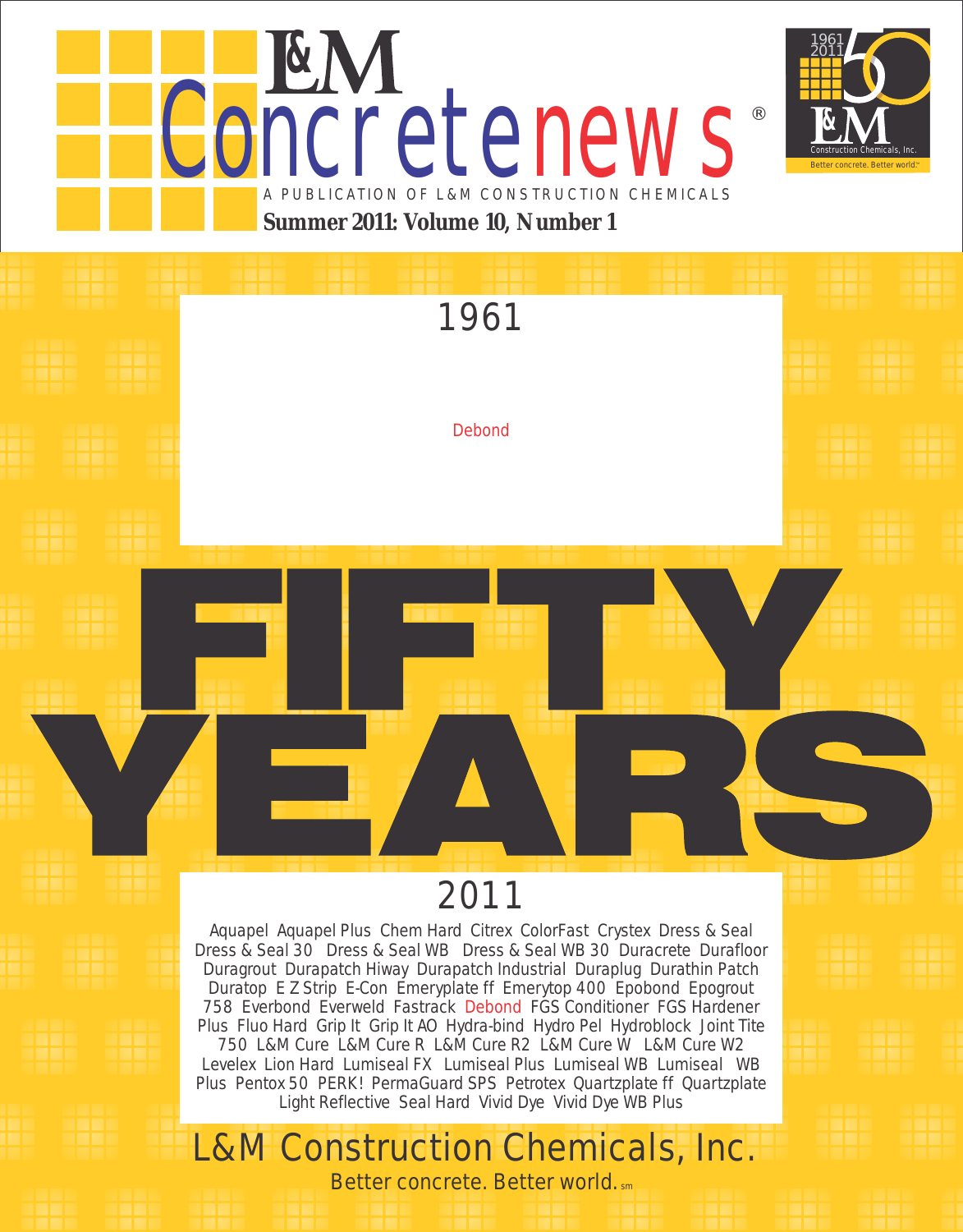|                                                                                                                                                                                                                                                                                                                                                                                                                                                                                                                                                                                                                              |                                                                                                                                                              | Volume 10 Number 1<br>Summer 2011                                                                                                                                                                                                   |  |
|------------------------------------------------------------------------------------------------------------------------------------------------------------------------------------------------------------------------------------------------------------------------------------------------------------------------------------------------------------------------------------------------------------------------------------------------------------------------------------------------------------------------------------------------------------------------------------------------------------------------------|--------------------------------------------------------------------------------------------------------------------------------------------------------------|-------------------------------------------------------------------------------------------------------------------------------------------------------------------------------------------------------------------------------------|--|
|                                                                                                                                                                                                                                                                                                                                                                                                                                                                                                                                                                                                                              | <b>CIFEIT</b><br>A PUBLICATION OF<br><b>L&amp;M CONSTRUCTION</b><br>CHEMICALS                                                                                | H.<br>L&M Concrete News is a quarterly publication of<br>L&M Construction Chemicals, Inc.<br>14851 Calhoun Rd. • Omaha, NE 68152<br>402-453-6600 • www.lmcc.com                                                                     |  |
| Greg Schwietz Publisher                                                                                                                                                                                                                                                                                                                                                                                                                                                                                                                                                                                                      | Contributing Sales Staff and Writers                                                                                                                         |                                                                                                                                                                                                                                     |  |
| Jim Vlcek Editor in Chief<br>Jared McCarthy Creative & Design<br>Larry Schwietz Technical Editor<br>Stuart Wood Technical Editor<br>Debbi Marshall Database Management<br>Information contained berein is believed to be true and correct<br>at time of publication. L&M Construction Chemicals, Inc. is<br>not liable for use or misuse of information contained berein<br>and is not liable for loss or damage resulting in the use of the<br>information contained in this publication. Concrete News is a<br>registered trademark of L&M Construction Chemicals, Inc.<br>2011 L&M Construction Chemicals, Inc., #11-0087 | <b>Bill Butler</b><br>Jerry Churray<br>Kevin Cooper<br>Craig Jared<br><b>Bill Pavitt</b><br>Vic Scotese<br>Mike Tucker<br>Mike Read<br>Daniel Marquez-Orozco | WI, MN, MT, WY, CO, ND, MN<br>Western PA, OH, W VA, KY, Upstate NY<br>IA, NE, SD, Central IL<br>MI, IN, Western KY, Northern IL<br>AK, OR, WA, N. ID<br>E PA, DE, NJ, DC, MD, VA<br>TX. OK. NM<br>Canada<br>Mexico, Central America |  |



### The President's Corner

—Greg Schwietz, President, L&M Construction Chemicals

#### *Fifty years in business is hard to fathom.*

Initially, my thought for this President's Corner article was to parade in front of you, my interested reader, the many "product" firsts and industry standards that L&M has been a part of over the past 50 years. There have been many. I am most grateful to my father, Larry, for instilling in this company the character to bring notable products to the market, products that added to the collective concrete construction good and in some way benefited it. Of course, having been professionally present for 35 years of its 50 years existence, I know personally many of the struggles and accomplishments that this humble company, founded in 1961 by Larry and Marilyn (L&M) Schwietz, has made over the course of these many years in that spirit.

While I am still, even now, tempted to rattle off a list of "firsts" and "remarkable" and "standards," I reflect that what I am most appreciative, quite simply, is the PEOPLE who have marked their time with L&M as co-workers, as customers, as friends or just interested parties, ones who needed our expertise or products for a short time.

It is our fundamental belief that people buy from people. Of course factors such as price or specification dictate the potential for sale, but, in my experience, much happens simply by showing up. It can make the difference between a single sale or what may be the beginning of a long term business and personal relationship. Easily, my mind fills with images of people, encounters — most pleasant, some not so — large groups, small firms, all part of the collective experience in this industry we call construction.

One of the intriguing parts of being in the concrete business is that we are in a very interesting business. Concrete is a tremendous, complicated, and worldwide building material. We aren't selling buggy whips here, my friends. We are in a very fundamental business of building the infrastructure o f the world, the palaces of kings, and providing the very basic necessities of the rest of the world's population. And it makes me proud that some of my industry friends are planning and working on grand projects, using concrete, which will serve generations around the world.

So, for YOU ALL I am truly grateful. Thank you all for helping L&M get to this magical land mark. Fifty years — and here's hoping for 51. We will never take it for granted

Better concrete. Better world.

g Achure Greg





Twenty-five years ago, John Londerville founded a small structural steel company in Wausau, Wisconsin. Through hard work and being in the right place at the right time, he carved-out a successful steel company that grew and grew over the years. In the early years, John bought new and used flat stock and structural steel…then resold the product to regional steel erectors. In most cases, John was able to beat most of the areas steel pricing because of his contacts and long lasting relationships with just about everyone his business touched.

Fast forward the clock to 2006. Londerville Enterprises called Jeff Zimmerman who had many years of experience in the concrete business to form the concrete construction side of the company. Jeff commented, "The whole concrete business for us evolved in only a week or two! Don and Jeremy Londerville contacted me about heading this up. In

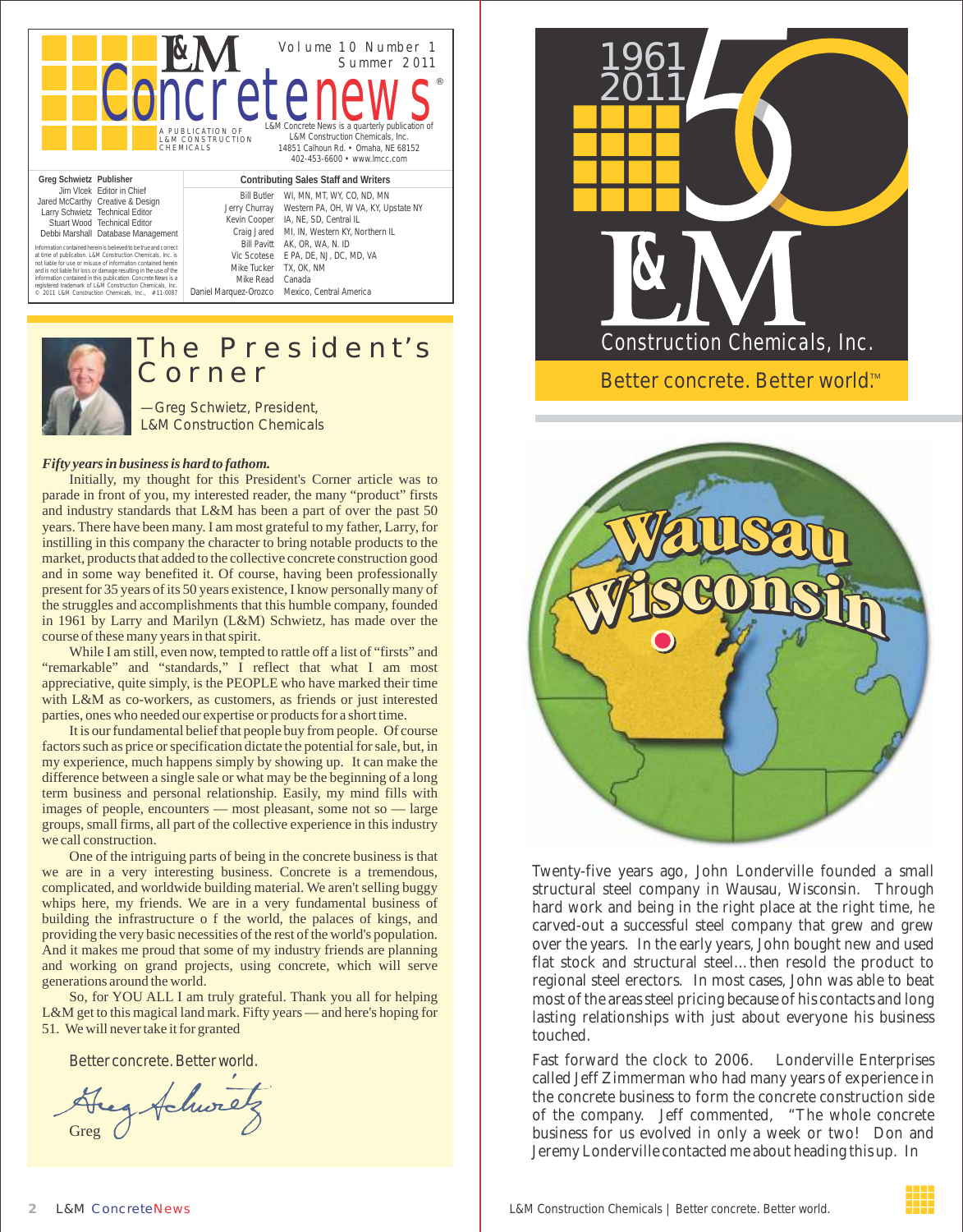In Celebration of Our 50th Anniversary, L&M Construction Chemicals adopts new slogan. Better concrete. Better world.

**VI Construction**<br>**VI Chemicals, Inc.** 

# **From Steel To Concrete… Londerville Enterprises Forges Successful Relationship With L&M Construction Chemicals** By Jim Vlcek, Editor in Chief

my previous life, I knew L&M's regional sales manager, Craig Jared. Craig called L&M President, Greg Schwietz…and within a week or so after all this, we became a certified L&M distributor. It was a slam dunk ride! I was impressed with L&M's ability to respond quickly and relate to our needs. Greg and company made us feel we were an important partner in their success!"

Jeff continued, "Before L&M came aboard, we actually had a couple other concrete chemical companies besides L&M trying to court us, but they simply weren't committed or willing to give us the consistent support we needed as a small and growing company. Between Craig Jared and Greg Schwietz, we now enjoy a super and mutually workable and profitable relationship. Craig understands our needs and he is always there when we need him! We're pretty much are a full-line L&M distributor and increase our stocking levels year-after-year. We move a lot of L&M Dress & Seal, Aquapel Plus, Lumiseal, Seal Hard, FGS PermaShine, as well as most of their other products. We know L&M products work for our customers and the quality and consistency is always there!"

Jeff went on to say, "Soon after we struck the partnership, L&M also made sure we were quickly whisked down to their distributor school in Omaha for intensive product training. I will never forget my first contact with L&M at this school…(the late) Byron Hanson, L&M's technical back-up and field representative greeted and welcomed us with the warmth and friendliness as only Byron could do. Following about 30 minutes of Byron's unique story-telling, I knew this meeting was going to be fun and informative! We came back to Wisconsin with a wealth of concrete construction product information. Our



growth with L&M has been very rapid and very successful. L&M has played an important role in Londerville's rapid growth."

Along with Jeff, Londerville's concrete products division consists of Don, Jeremy and Randy. Due to their rapid growth over the past two years, they have opened a new 3 0 , 0 0 0 s q . f t . warehouse and office facility in Wausau.

Their business services a wide scope of concrete construction customers and projects in and around the Wausau region providing contractors in the venues of commercial, government, schools, commercial and industrial floors, retail, water treatment, hospitals, law enforcement and more.

**Better Concrete.** 

**Better World.** 

To learn more about Londerville enterprises, you can log on to their website at www.londervillesteel.com Their direct phone in Wausau is 715-675-4800.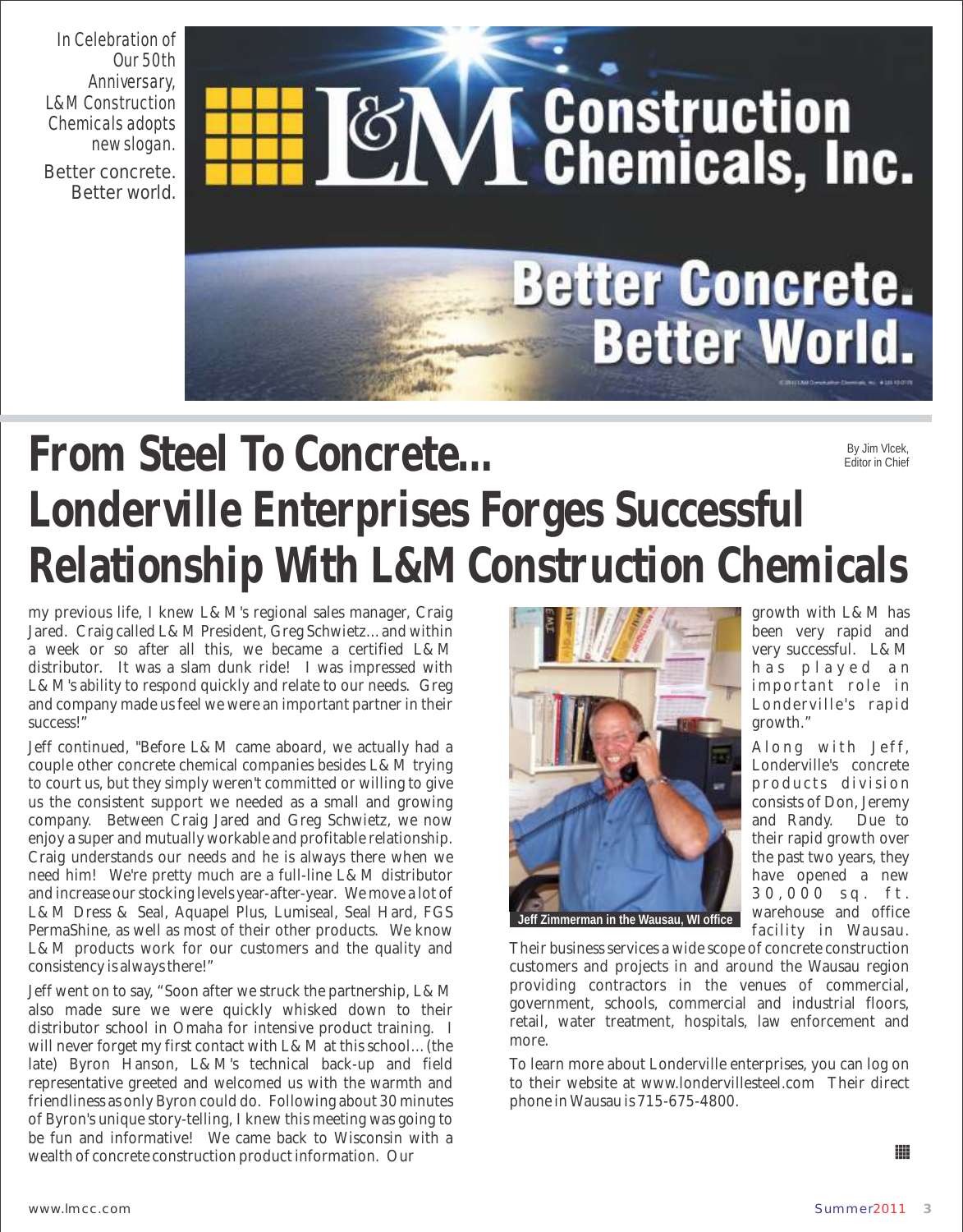## Project statistics

**Project:** Dallas Rapid Transit System **Project Type:** Public Transit **Location:** Dallas, Texas USA **Grout Installer:** Grout Tech, Inc, **Project Owner:** DART, City of Dallas **General Contractor:** McCarthy Construction. **Specifying Engineers:** Bridge-Farmer Assoc. **Grout Supplier:** L&M Construction Chemicals

#### **Project Specifications:**

**Total number of columns:** 233

- **Type of columns:** Cast in place concrete pillars with pre-cast concrete caps
- **Grout placed:** Between the columns and the top caps
- **Total grout used per column:** Approx 12 cubic feet

**Total grout used:** ¼ million pounds

**Grout specified and installed:** L&M CRYSTEX High-performance, Non-shrink Grout

**L&M Texas Regional Sales Manager: Mike Tucker (214)415-6170**

## Crystex Grout

Non-Shrink, Non-Metallic, Precision Structural Grout

Product Description: CRYSTEX is a long work time, ready-mixed, high strength, highly fluid, controlled expansion grout with superior dynamic load stability.

CRYSTEX contains a balanced blend of washed and graded aggregates, portland cement, plasticizing agents, and a proprietary shrinkage compensating system, which guarantees controlled positive expansion in all directions. The positive expansion remains constant throughout the life of the grout. CRYSTEX is scientifically proportioned and ready for use at any consistency from plastic to fluid.

Unique Properties: CRYSTEX provides unique placement properties of extended flow and long work time. Over 60 minutes of "work time", facilitates placement of a superior performing grout in the most unfavorable of placement conditions. Extended placement time is important in many cases, including: high-temperature applications, difficult to reach cavities, installations by grout pump, base plates with lateral shear keys, and large grouting cavities that require continuous placement of over one hour.

Basic Use: CRYSTEX is used where precision, nonshrink, high-strength, structural grout is required, such as: heavy equipment machinery bases, crane rails, pump and equipment bases in power plants, steel and paper mills, sewage treatment plants, keyways, bed plates where heavy repetitive loading occurs, anchor bolts and dowels, structural steel columns, bearing plates, load bearing masonry walls, light poles and highway signs.

Features and Benefits:

- Long-work time, easy placement. • High strength.
- Can be mixed at a wide range of consistencies.
- Dynamic load stability.







**performance available!**

**One of the Dallas "Greenline" terminals scheduled to be**

**2009.**

**completed in the fall of** 

**By** JimVlcek, Editor



#### **Just a few of the hundreds of concrete support columns on the "Green Line" requiring L&M's high-performance Crystex grout.**

#### **L&M CRYSTEX Grout Chosen for New \$750 Million Dallas Rapid Transit System Project**

CRYSTEX, high-performance, non-shrink grout Branch and Carrollton.

The first phase of a 3-year rapid transit upgrade Baylor, the Southwestern Medical District, or the<br>has 233 huge, cast-in-place concrete columns with Siemmons Corridor the completed Green Line will pre-cast concrete caps. The "Green Line" phase is keep them all connected  $24/7$ .<br>planning an opening for fall of 2009. The planning an opening for fall of 2009. trimmable CRYSTEX grout will fill the void project will cover over 14 miles of track with seven of Dallas! station terminals. Estimated total project cost is over \$750-million.

#### **The Greening of Dallas**

Just as "green" is the color of growth, The Greenline is a symbol for all Dallas citizens for growth. Access to the north side of the city is on the move! The new Dart Rail Green Line will connect communities far and wide all the way from The Dart Corporation has chosen L&M's Pleasant Grove and downtown Dallas to Farmer's

Fracture in the Precast elevated ran phlats in its new<br>
"Green Line" rapid transit system project. Grout<br>
Tech, Inc. Dallas was the chosen installer to place<br>
the high-strength CRYSTEX.<br>
The first phase of a 3-year rapid t Siemmons Corridor the completed Green Line will

between the concrete columns and the top  $L\&M$  Construction Chemicals is proud to concrete caps…encasing the bolt sleeves. The be part of this meaningful growth in the city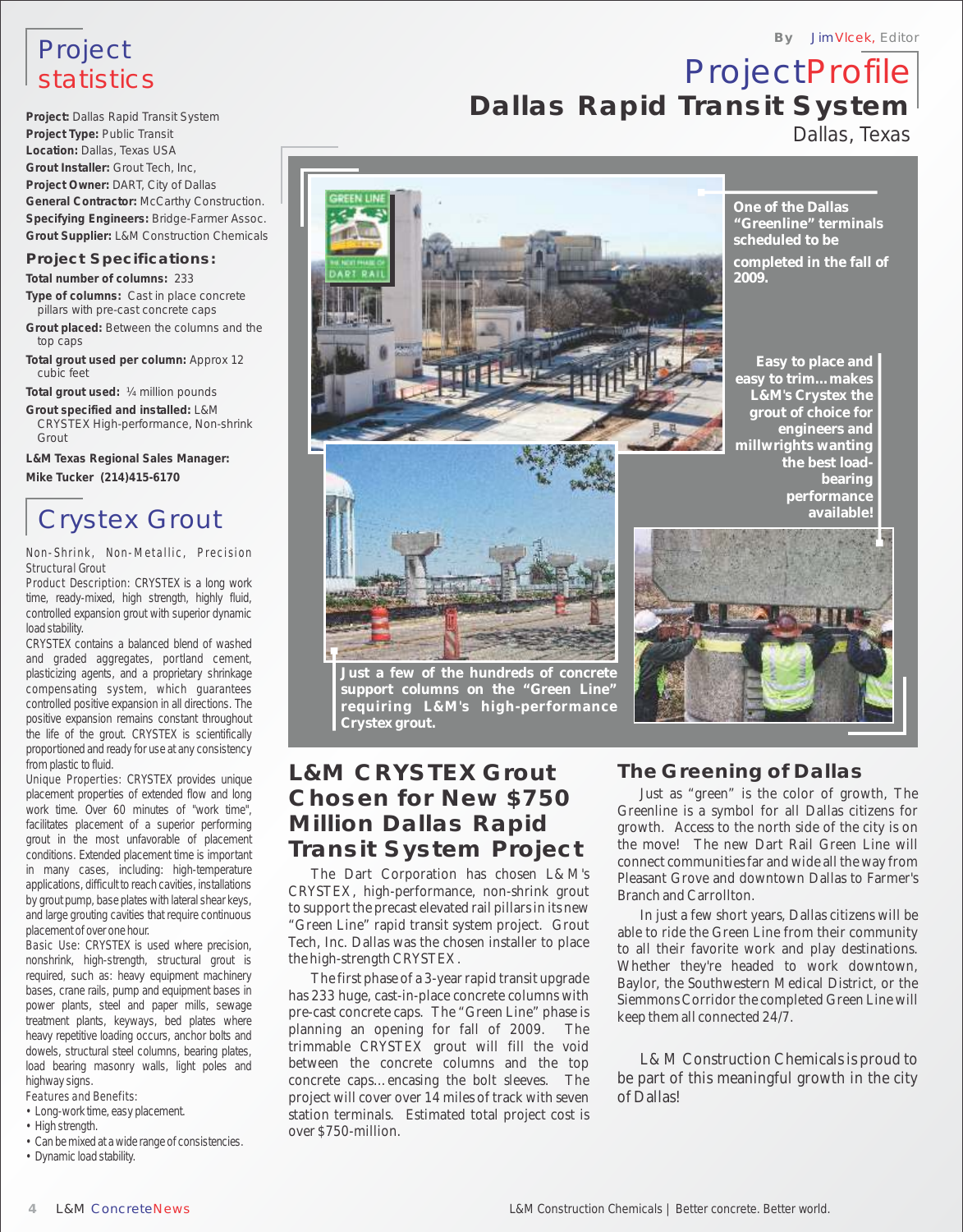



## **the Contractor's Soapbox**



#### **Mario Garza Barton Malow Company**

**Jim Vlcek (JV)***: Tell me about Barton Malow…Explain your company's niche' in your market place. Explain the scope of your market place…. Where do you do most of your concrete jobs?*

**Mario Garza (MG)**: Barton Malow Company provides a wide variety of construction services to clients including construction management, design-build services, and general contracting. These services are provided in the manufacturing, education, health care, sports, and energy markets.

Within these markets, Barton Malow is able to provide concrete self perform services to its clients. Our concrete services are primarily focused in heavy industrial structural concrete. We self perform all facets of concrete construction including formwork, reinforcing steel fabrication and installation, placement, finishing, and post-tensioning. Our concrete services are primarily performed within the Great Lakes region in what are commonly referred to as the Big Ten states. However, we do venture outside of this geographic region to support other divisions of Barton Malow Company, most notably in the energy sector. Barton Malow Company is actively pursuing renewable energy projects across the country, especially in the wind energy market.

**JV:** *Mario, using this "Contractors Corner" soap box as your personal sounding board for all concrete contractors, design professionals and specifiers, and other concrete professionals, what are some of the important things you'd like to tell your peers based on your many years of experience.*

**MG:**  As self perform contractors, we must manage a number of risk factors on a daily basis. As we review the problems that arise on projects from a production, quality, and safety perspective, we find poor communication to be the primary cause of most of our problems. This includes communication problems from the owner to the project team, project manager to superintendent, and superintendent to the foreman. The most important thing we must do on our projects is communicate. This includes

• Job kick-off meetings with owner, project team, and subcontractors.

- Pre-placement meetings for all major placements.
- Mock-ups for all specified finishes including exposed concrete and specialty slab finishes.

In addition, we actively work with our clients to help them apply design-build concepts to all of our projects. We invite our clients to involve us early in the design and preconstruction process by allowing us to provide design reviews and value engineering. We feel that this allows us to minimize risk for both the owner and ourselves while maximizing the value and efficiency of the client's construction process. We feel that the expertise of specialty contractors should be utilized by owners whenever possible.

#### *What have been your main challenges due to your*  **JV:** *company's rapid growth over the past ten years?*

MG: As any contractor knows, growth does not come without its share of headaches. I feel that we did a fairly good job of forecasting these problems and managing them. I believe the most important key to our successful growth was having a solid core of employees that truly functioned as a team. This core represented a good mix of expertise in floor construction, heavy foundation construction, and structural concrete. With this core of employees established, we were able to manage the influx of new team leaders required to manage the increase in projects. We reinforced our Safety Committee by employing a Safety Director who is dedicated specifically to Specialty Contracting. We also established a Quality Committee to help educate and train our employees and to manage the quality risks on our projects.

*Given all the industrial floors your company has done*  **JV:**  *over the years, what are the elements most important to delivering a great job? How has that changed over the years?*

MG: Again, communication. One of the most important first steps on a project is establishing the owner's true expectations. A lot of times we envision what is specified differently than what the owner is expecting. It is important to clear this up PRIOR to the start of a project.

Advancements in equipment and materials within the industry over the last 10 years have really changed the concrete industry for the better. Laser screeds have allowed us to improve our construction practices and produce a better finished product for an owner and provide greater value. Steel fibers have revolutionized floor construction. We can now complete large floor construction projects faster and better than ever before.

These advancements have made the pre-construction process all the more important for us. We need to be able to work with our owners, engineers, and suppliers to ensure that a floor design is developed that fully utilizes these advancements. When this design team concept is achieved, it truly allows the project to flow more productively.

*How important are the new super flat floors to your*  **JV:**  *business? How have those tighter demands/specs changed in your industry over the past 10 years?*

MG: The advancement in materials and equipment has greatly increased the successfulness of superflat floors. With any specialty process, the most important thing is planning. Often times we will utilize a third party design consultant to verify our

*Continued on Page 6 >*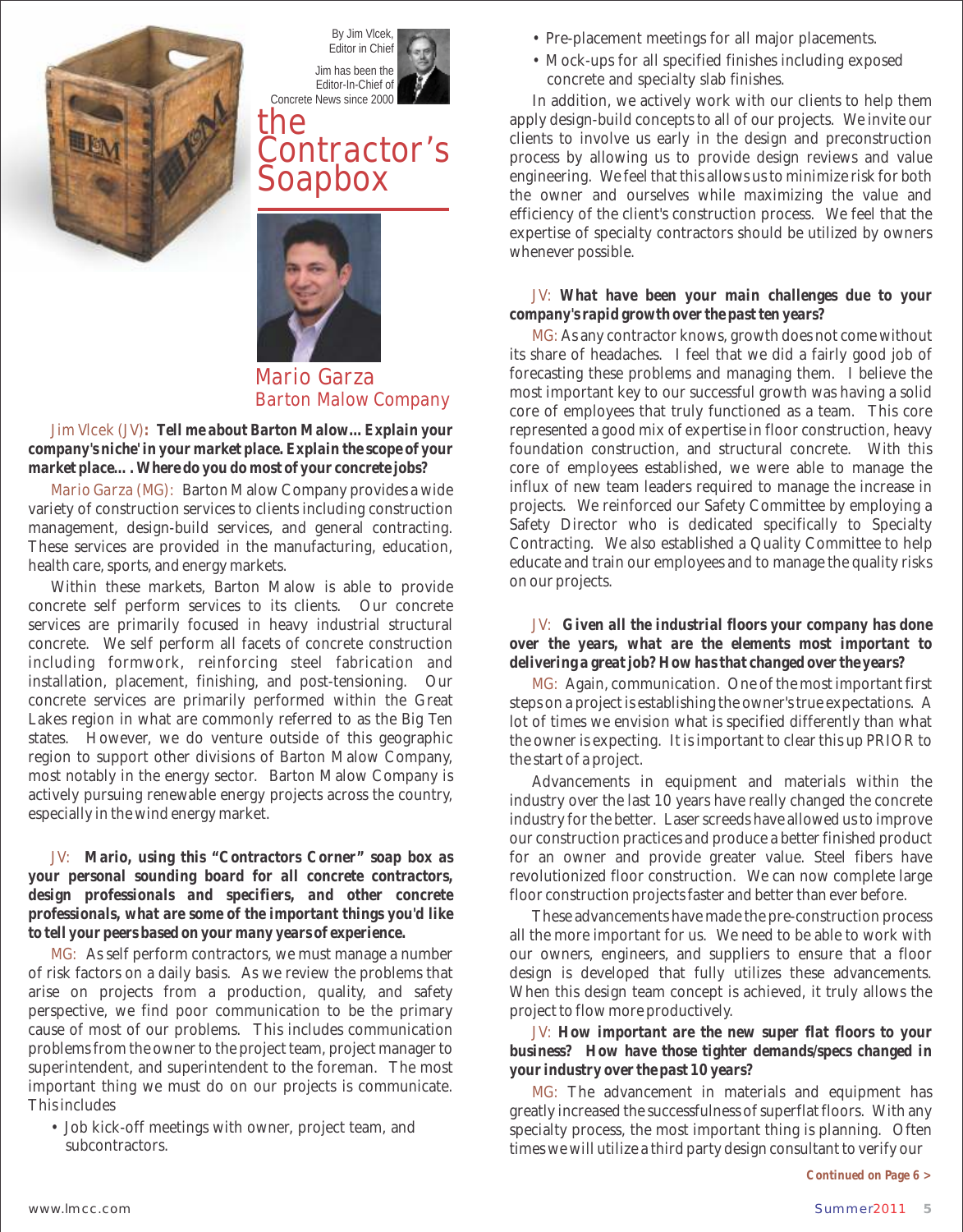**" The design-build philosophy reduces the amount of time and money wasted on design revisions, industrial process conflicts, and change orders, all of which provides greater value to the owner. "**

mix designs and placement plans to insure that projects move smoothly. There is so much research that has been done in the industry on the construction of superflat floors, that a contractor would be foolish to not utilize a professional "second opinion" prior to construction of a specialty item like superflat floors.

#### *How important are post-tensioned concrete floors to your*  **JV:** *overall business? How did you carve out that business and set up your company to specialize in that segment of the business?*

We feel that a big advantage that Barton Malow has over **MG:**  its competitors is that we self perform the installation of reinforcing steel and post tension systems. We have personnel that are Post Tension Institute certified. This allows us to control the post tension construction process with the same personnel that are installing our reinforcing steel. Given this staffing, we are able to actively pursue post tension projects and provide our clients with a complete in-house concrete construction process. We feel that this allows us to control quality, safety, and schedule risk more efficiently.

*How have the auto industry cut-backs affected your*  **JV:**  *overall business in the Great Lakes area?....And what are you doing elsewhere to replace this sector of lost business?*

MG: Without a doubt the automotive industry impacts our region more than any other market sector. Over the last ten years we made a focused effort to increase our presence within the energy and environmental markets. We have completed major projects in recent years at water treatment plants, wastewater treatment plants, ethanol plants, steel mills, coalfired power plants, gas-fired power plants, and wind turbine farms. That being said, we have maintained our presence in the automotive market. In the last 4 years, we have placed over 1.5 million square feet of industrial floors for automotive manufactures with another 1 million in the forecast for the next year. The major difference is the project delivery method. We have constructed most of these projects in a design-build method with Barton Malow Company as a whole. In this delivery, we are able to increase the value to our owners through value engineering, schedule improvement, and cost management. The design-build philosophy reduces the amount of time and money wasted on design revisions, industrial process conflicts, and change orders, all of which provides greater value to the owner.

#### *What is your position on the appropriate use of fly ash in*  **JV:**  *concrete mix designs?*

MG: I believe the use of fly ash in concrete can be beneficial as long as the mix is properly designed and controlled. Fly ash allows us to economically provide solutions to situations that require control of heat of hydration, increased chemical resistance, and long term durability. Again, the key to proper use of fly ash mixes is communication with the ready mix supplier and insisting on careful quality control.

**JV:**  *How important are the new generation of floor hardeners/densifiers/sealers to your business? What words of wisdom can you share with other contractors about this side of the business?*

**MG:**  We consider these to be specialty items that need to be clarified with owners to verify their intended purpose. On several occasions, our suppliers have been able to make product substitution suggestions to our owners to better meet their requirements. This is especially true in the selection of shake-on hardeners. With all of the various products available, it is important that the right hardener is selected for the intended service of the floor.

#### **About Mario Garza**

Mario Garza is the preconstruction manager for Barton Malow Company.

Mario Garza Jr. has been with Barton Malow Company's Concrete Division for over 10 years. Mario began his career in the field as a layout engineer and worked his way up through the ranks to superintendent and project manager.

In his current role of Preconstruction Manager, he is



responsible for the entire preconstruction and estimating effort of Barton Malow's Concrete Division.

Mario is a graduate of the University of Michigan with a B.S.E. in Civil and Environmental Engineering with emphasis in Construction Engineering. He is a member of the Concrete Reinforcing Steel Institute. Mario is an active member of the American Concrete Institute (ACI) International, holding

positions within ACI Committees 306 - Cold Weather Concrete and 207 - Mass Concrete.

Additionally, Mario sits on the Board of Directors for ACI's Greater Michigan Chapter.

*Contact Information:* Mario Garza Jr. Preconstruction Manager, Barton Malow Company Phone: (248) 584-6307 E-Mail: MarioG@bartonmalowcompany.com.



Ш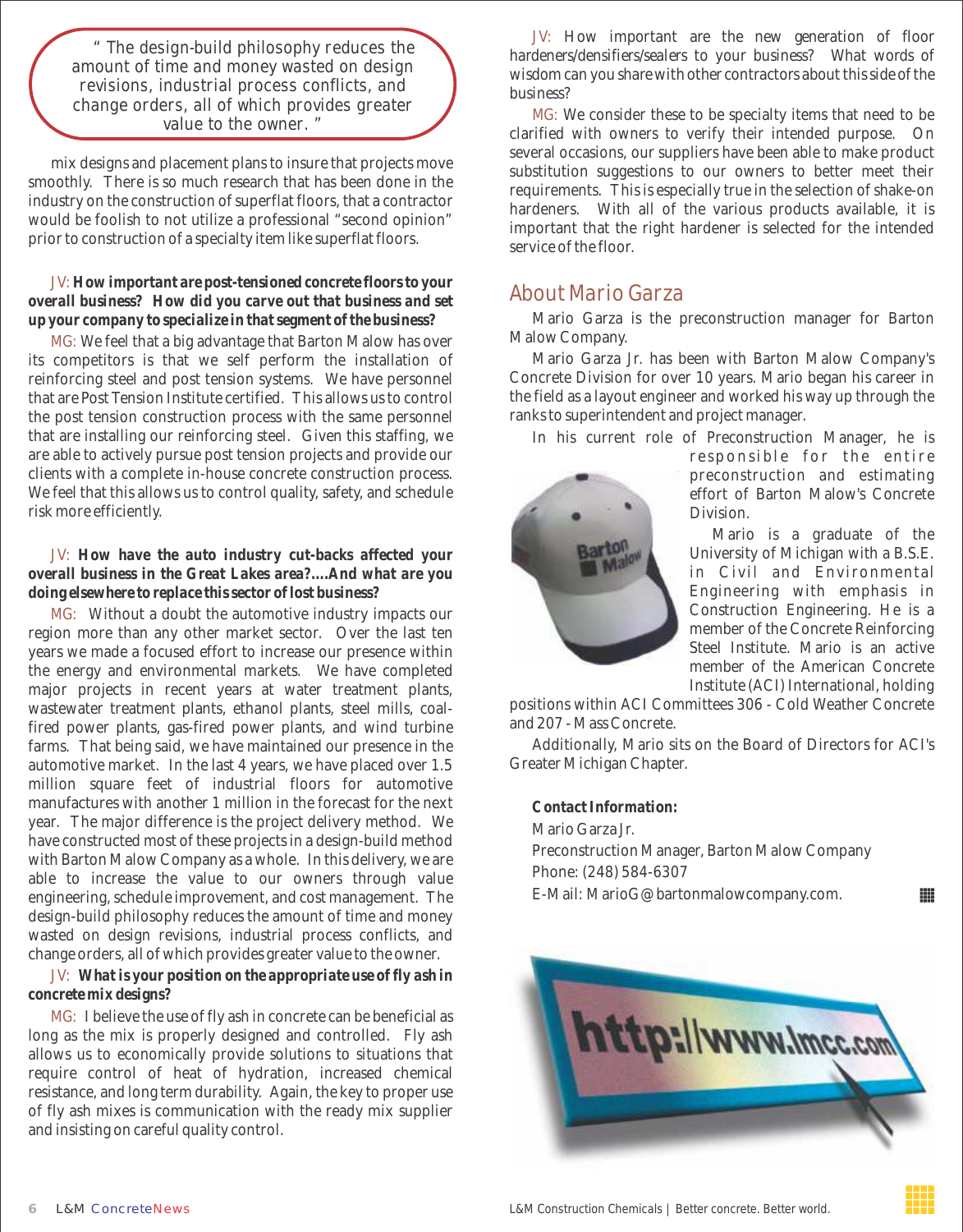By Peter R. Kolf and Terry J. Wille For those who get paid by the word, the title For those who get paid by the word, the title of this article was supposed to be of this article was supposed to be **"Repairing Concrete Failures "Repairing Concrete Failures With Rapid Setting, With Rapid Setting, Shrinkage Compensating Shrinkage Compensating Cementitous Materials. " Cementitous Materials. "**

# For everyone else, let's just call it **How to Fix Concrete.**

#### Introduction

Numerous material properties affect the short- and longterm performance of concrete repair products. The diversity of such properties as well as the diversity of product applications has led to a proliferation of specialized proprietary products.

#### Drying Shrinkage and Shrinkage Compensation

Drying shrinkage presents many problems for concrete structures in general and repair projects in particular. Accommodating a shrinking repair product that is adhered to a dimensionally stable substrate presents difficult issues in the restoration market and leads to an obvious desire for a repair product with reduced drying shrinkage.

One repair material chemistry that might appear to offer the potential for shrinkage compensation as well as accelerated set is expansive cement or calcium sulfate based chemistries. While "shrinkage compensation" is a term that in the repair product industry is loosely defined, per ACI 223 the basis for shrinkage compensation lies in the expansion of cement paste within curing concrete. Properly used, this expansion creates a pretension in embedded reinforcing steel and corresponding precompression in the concrete. Later-age drying shrinkage strains relieve the precompression without inducing tensile stresses in the concrete.

Expansive cements utilize sulfates and aluminates to initiate an expansive reaction resulting in ettringite formation. This expansion in curing concrete can be used to provide shrinkage

compensation. This same reaction in hardened, cured concrete is called internal sulfate attack and can be destructive. Therefore, an essential factor in use of shrinkage compensation is controlling this reaction. ACI and ASTM present three types of expansive cements: Types K, M,. and S.(1)(2) Of these, only Type K is currently commercially available in the United States. Nevertheless, product manufacturers use chemistries similar to those of expansive cements to achieve desired results.

In expansive cements, the reacting sulfate is calcium sulfate that may be present in the form of anhydrite (CaSO4), plaster (CaSO4 ½H2O), or gypsum (CaSO4 2H2O). Most failures observed by the authors have been related to chemistries similar to those used in Type S cements. In such chemistries, calcium sulfate reacts with tricalcium aluminate (C3A) present in portland cement clinker. Typically, the product formulations involved in observed failures have incorporated relatively small quantities of gypsum added to an otherwise portland cement based product.

As with any of the shrinkage compensation chemistries, the expansive reaction (formation of ettringite, or calcium sulfoaluminate hydrate) requires significant water. Therefore, proper curing is essential and failure to provide sufficient water during cure has the potential to stop the reaction until sufficient water may become available at a later age.

Continued>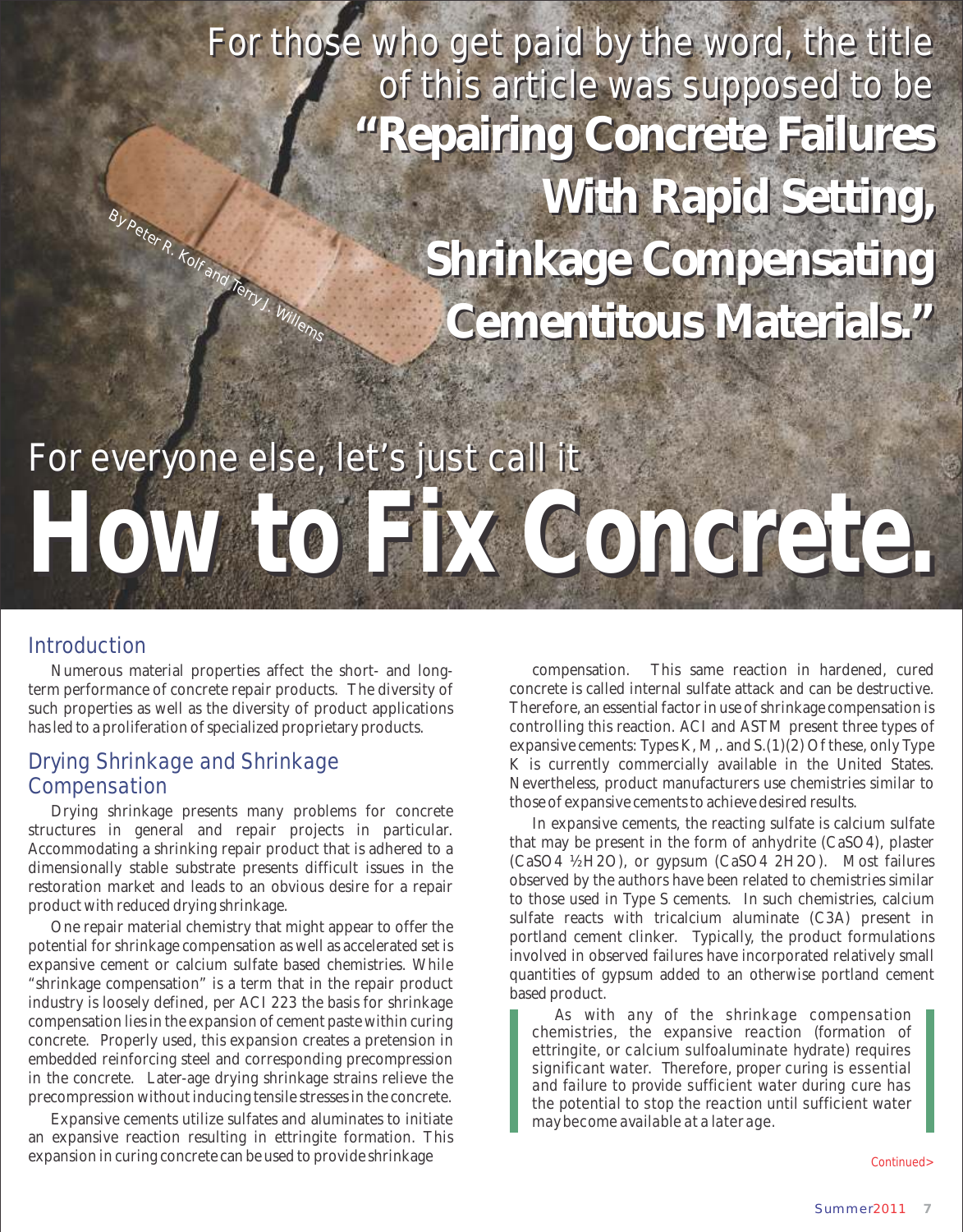

Further, the proportions between reacting sulfates and aluminates are important in controlling the timing and extent of the reaction and ensuring that residual unreacted elements do not remain to react detrimentally at a later age.

Detrimental reactions that may be associated with elevated levels of calcium sulfate include internal sulfate attack and dissolution of residual gypsum from cured repair product. As previously indicated, internal sulfate attack may occur due to lack of sufficient water present during early ages and later exposure to external sources of water. It may also be caused by residual unreacted sulfates or aluminates that become exposed to external sources of reacting agents. Formation of ettringite within the cement paste induces expansive pressures within a hardened cement matrix, causing cracking and associated paste degradation.

Since gypsum is soluble in water, dissolution of residual gypsum over time and consequent degradation of cement paste may occur if materials are exposed to external water sources in service. Subsequent to gypsum dissolution or internal sulfate attack, repair materials may become exposed to further degradation, such as from freeze-thaw cycles, as water penetrates cracked or degraded surface materials.

Photo 1: Repair Failure Exhibiting Crack Pattern Indicative of Volumetric Expansion at a Building Slab Edge.

Photo 2: Repair Failure Exhibiting Spalling and Paste Degradation at a Balcony Corner.

#### Accelerated Setting

Products containing elevated levels of calcium sulfate generally have accelerated set times. Although rapid/accelerated set is not a requirement for many repairs, there are instances where it is desirable. One is short-downtime applications that typically involve repairs affecting use of a functioning facility. Another is trowel grade mortar used in vertical and overhead repairs for which accelerated set enhances non-sag characteristics and allows heavier application thickness. Hence, calcium sulfate additions are more likely to be used in such products.

Product formulations will be susceptible to differing modes of deterioration based on their chemistries. Some acceleratedset products have been formulated by blending portland cement with relatively large quantities of gypsum. Such a formulation will support ettringite formation only to the extent that aluminates in the cement are present. Consequently, significant quantities of unreacted gypsum will be present in the hydrated material. Due to the solubility of this residual gypsum, while such a material may have a use in the repair market as a fast-set material, it should only be considered a temporary repair material in exterior environments. Previous work by NCHRP supports this.(3)

#### Flawed Application

There is an inherent flaw in the use of expansive cement chemistry for the vast majority of repair applications

As previously discussed, shrinkage compensation, as defined in ACI 223, involves an early age expansion during hardening of concrete that compensates for later age drying shrinkage. ACI 223 discusses at length the design and detailing needed to allow for the early expansion and subsequent shrinkage. However, typical repair applications do not allow for expansion since they are either bonded to or confined by existing concrete elements. ACI 223 indicates that for applications where high restraint is present, little shrinkage compensation will result.

#### Telltale Signs

In the authors' experience, signs of faulty repair material chemistry such as that discussed have been observed within approximately one to five years from time of repair installation, although other time periods are possible. Observed conditions have been consistent with the deterioration mechanisms discussed, i.e. volumetric expansion and dissolution of cementitious binder. Thus, potential indicators of elevated levels of calcium sulfate would include:

1.) cracking patterns consistent with volumetric expansion often exhibiting crack widths disproportional to the repair dimensions and

2.) degradation of the repair material in a manner somewhat consistent with freeze-thaw deterioration.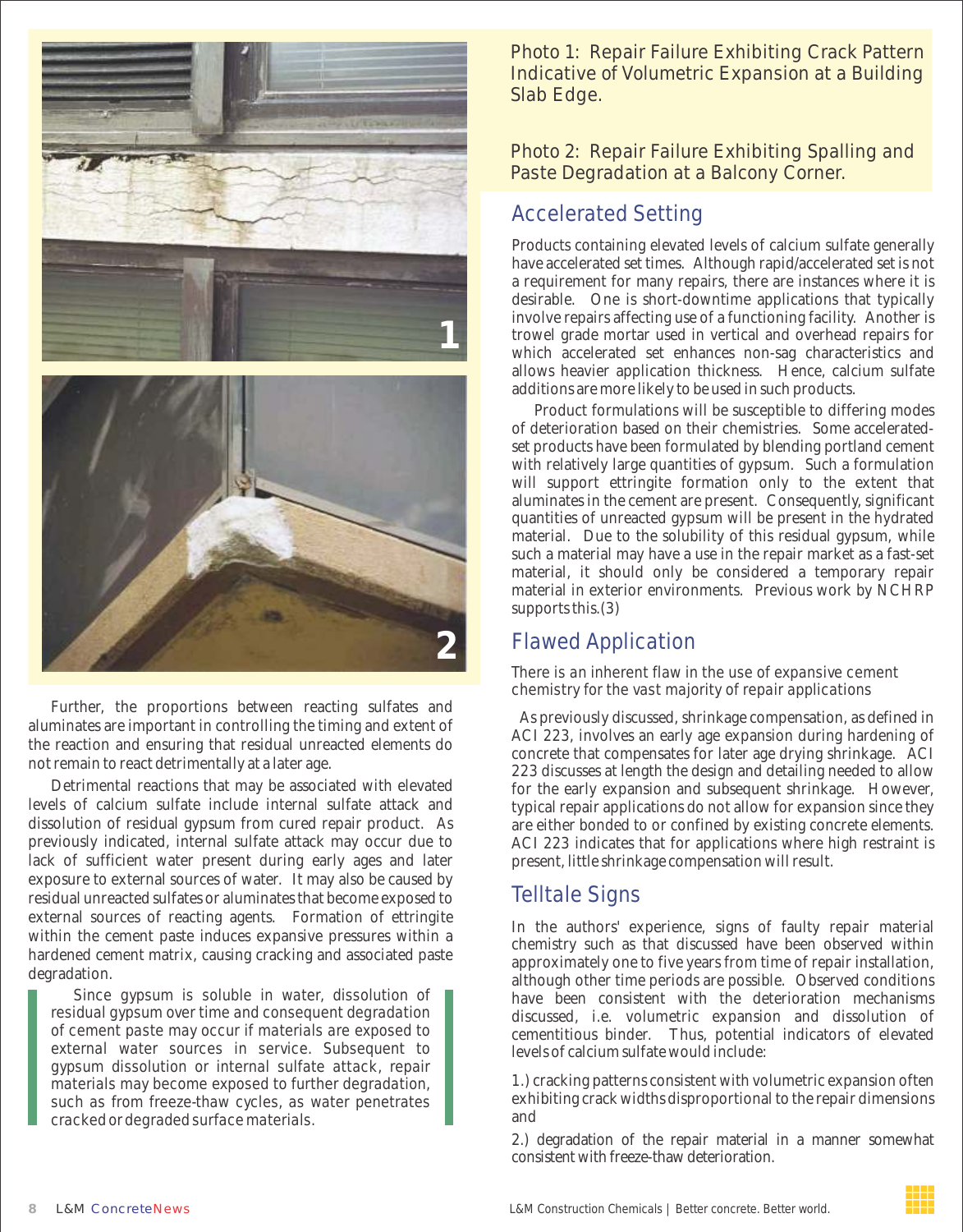#### State of the Industry

Engineers or others who have spent significant time and effort studying product data sheets have had the experience that test data presented is often not directly comparable between various products, and may or may not have any applicability to real-world installations. Current tests for shrinkage compensating materials generally allow for expansion with only limited resilient restraint since that is the behavior intended for applications as indicated by ACI 223. Further, these tests generally specify a 7-day laboratory saturation cure that cannot even be simulated in many repair applications.(4)(5)

There have been recent advancements in developing criteria that can be used to provide more meaningful and consistent test data on repair product data sheets. The International Concrete Repair Institute (ICRI) has recently developed ICRI Guideline 03740, Guideline for Inorganic Repair Material Data Sheet Protocol, and a commentary to this protocol is currently in development.

It is understood that product manufacturers cannot have limitless R&D budgets for each of their products. Nevertheless, it is reasonable to expect that significant testing into product properties and possible product limitations would be performed by manufacturers aware of product chemistries and intended markets.

#### How to Specify?

How, then, is an individual to specify a product if data sheets provide only limited information? We offer the following minimum recommendations:

- 1. Service History: The product should be able to demonstrate good long-term performance in similar applications. Short-term performance provides only limited information.
- 2. Product Data: Read the product data sheet carefully, paying close attention to intended applications and noted product limitations. Keep in mind that test data presented may not reflect conditions that are applicable to your project. Be wary of concrete repair products with test data indicating product expansion.
- 3. Manufacturer Involvement: Obtain the involvement of the product manufacturer. Make sure they are aware of the intended application and service conditions. Reputable manufacturers should provide statements indicating that project conditions have been reviewed and that the specified product is appropriate for use as specified.
- 4. Learn: Develop a basic understanding of repair materials you may specify. Inquire regarding the source of characteristics such as accelerated set, shrinkage compensation, etc.

#### Closure

Simply put, avoid products possibly marketed as shrinkage compensated or rapid setting repair materials that utilize calcium sulfate additions to otherwise portland cement based products, since the potential exists for premature failure. Based on the authors' experience, such chemistries are at best unreliable with current state of knowledge.

The repair industry has made significant advancements in developing reliable, durable, repair products. Reputable

manufacturers have been at the forefront of many of these advancements. However, more work is needed. It would greatly benefit the repair industry to encourage research, increase interaction among chemists, manufacturers, specifiers and users, and develop standards that aid in keeping inappropriate repair materials off the market.

#### References

- 1. ACI 223, "Standard Practice for the Use of Shrinkage-Compensating Concrete"
- 2. ASTM C 845, "Standard Specification for Expansive Hydraulic Cement"
- 3. NCHRP Synthesis of Highway Practice Report 45, "Rapid-Setting Materials for Patching of Concrete", 1977
- 4. ASTM C 806, "Standard Test Method for Restrained Expansion of Expansive Cement Mortar"
- 5. ASTM C 878, "Standard Test Method for Restrained Expansion of Shrinkage-Compensating Concrete"

## *About the Authors:*

Mr. Willems' responsibilities include consulting and testing associated with construction materials evaluation, troubleshooting material performance problems, durability evaluations, forensic investigations and litigation support. **Professional Affiliations**  American Concrete Institute (ACI) *Committee 524 Plastering -Secretary Committee 515 Protective Systems for* 

*Committee 303 Architectural Cast-in-Place* 

ACI Wason Medal for Materials Research,

*Committee 201 Durability of Concrete*  The Society for Protective Coatings

**Publications and Presentations** Mr. Willems has authored or coauthored 6 publications regarding petrographic examination of concrete, evaluation of buildings, and materials testing.



*Concrete - Secretary* 

*Concrete* 

(SSPC)

**Awards**

2001

**Terry Willems, Principal Materials Scientist, CTLGroup**



**Peter Kolf, Principal Structural Engineer, CTLGroup**

**Professional Profile**

Mr. Kolf is active in a wide range of projects involving structural evaluation, strengthening, rehabilitation, and durability enhancement.

Typical projects have involved evaluation of the extent and causation of structural distress or deterioration as well as development and implementation of repairs.

**Registrations**

Licensed Structural Engineer - Illinois Licensed Professional Engineer - Illinois

Professional Affiliations

American Society of Civil Engineers, ASCE - Member

International Concrete Repair Institute, ICRI - Member

Repair Materials and Methods Committee Evaluation Committee Published Works

Mr. Kolf has authored and coauthored eight articles published in industry trade publications and trade conference proceedings. ₩

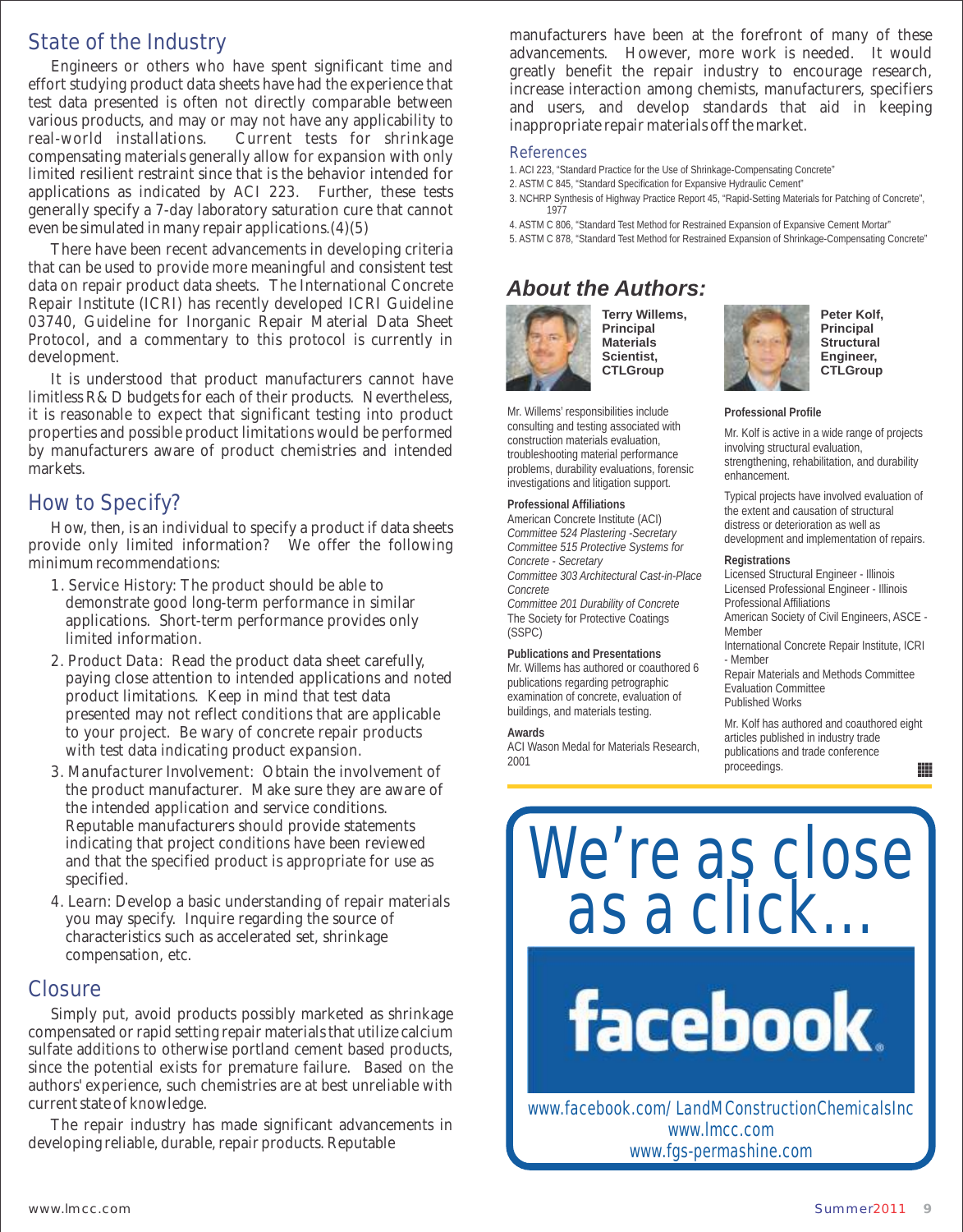

In a recent interview by Jim Vlcek, Editor-In-Chief of Concrete News, Russell Kendzior, Founder and President of the National Floor Safety Institute (NFSI), spoke out on behalf of the new ANSI/NFSI B101.1 floor safety certification. Kendzior is also the secretary for the ANSI B-101 committee on the prevention of slips, trips, and falls. He stressed that all floor planning people should understand and effectively use this new certification when talking to floor owners, architects, designers, spec writers, facilities directors, planners and especially the FGS installers.

Kendzior explained just how important the "safety" issue is now...and will continue to grow in importance in the future by saying; "I think it's essential for all individuals connected to the FGS floor system to realize that, for the first time in American history, there actually is a uniform, national standard (ANSI/NFSI B-101.1) that defines three individual risk categories or "traction ranges" for all floors....including polished concrete FGS floors. This has never happened before.

*JV:* **In the past, there never was a uniform way to measure the slip resistance of a walkway which allowed the property owner to determine the safety of their floors...why is this so important now?** 

**RK:** "The ANSI/NFSI B101.1 standard is relatively new and in the first stages of being specified by architects, designers, and property owners. Forward thinking flooring contractors, such as FGS installers, can really benefit by informing their customers the standard and should make safety a part of their sales presentation. In fact, if ANYONE should be carrying that banner of walkway safety, it should be the FGS installers. Why?...for the sheer reason that the FGS PERMASHINE floor product has been NFSI Certified as "High-Traction." The FGS installer has 'bragging rights' when it comes to meeting the high-traction range per the ANSI/NFSI B101.1 standard. They have three reasons to carry this "safety

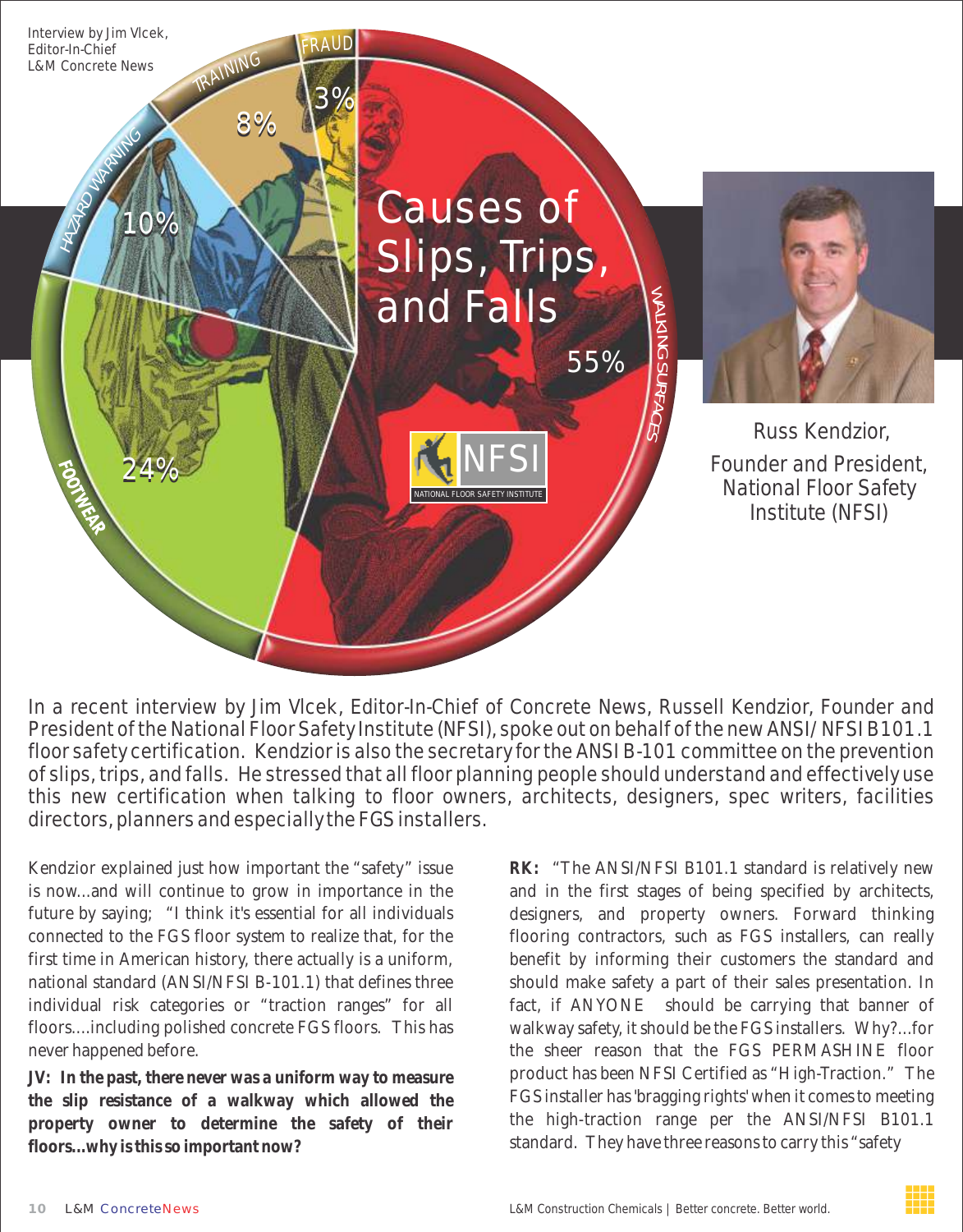"If ANYONE should be carrying that banner it should be the FGS installers. Why? For the sheer reason that the FGS PERMASHINE floor rating is rated in the HIGHEST category. The FGS installer has 'bragging rights' when it comes to ANSI B101."

— Russ Kendzior, Founder and President, National Floor Safety Institute (NFSI)



banner" to their customers! First, the flooring contractor has an obligation to educate clients about those standards which impact the safe operation of their business. Second, FGS installers are often required by contract to provide a "slip resistant" proof of this. such is based on the ANSI/NFSI B101.1 standard and NFSI product certification. Finally, FGS installers and their clients can defend themselves in the event of a slip-and-fall claim and lawsuit. (most FGS installers architects, engineers and planners have clients who are very concerned about the safety of their floors and want them in compliance with the industry standard for safety).

If the FGS client is the target of a lawsuit, they can claim in court that they (the end-user of the FGS system), have purchased a floor system that has been independently tested and is in compliance with the ANSI/NFSI B101.1 standards high-traction rating. For the FGS installer, this is a selling point and gives him 'edge' on the competition."

*JV:* **Explain the issue of floor safety and how NFSI is approaching the floor systems and floor coverings industries.**

**RK:** "When you ask a business owner about their slip and fall problem they will often respond by saying, 'of course we have a problem with customer and employee slips and falls...that is why we have insurance!' Unfortunately, given the current recession and increasing insurance costs, such an answer is unacceptable. Safety is a profit center and products that prevent slips and falls are a key buying factor when it comes to selection of flooring materials. I believe that in the months and years to come a growing number of flooring manufacturers, architects, designers, and property owners will be embracing polished concrete floors, in part, because of its enhanced safety benefit."

The ANSI B101 committee is currently in the final stages of approving a new product labeling standard entitled ANSI/NFS B101.5. Once approved, product manufacturers will be encouraged to label their floor covering product(s) with this new, uniform labeling method to better inform the consumer. The proposed ANSI/NFSI B101.5 label will look similar to the gas gauge in your car and will have three distinct ranges... "HIGH", MODERATE", and "LOW" traction. The arrow will point to one of the three traction ranges, which are color coded as green (high-traction), yellow (moderatetraction), and red (low traction). This simple labeling standard will be an important step in educating consumers as to the safety benefit of all the floors they seek to purchase, which, in the end, will serve to reduce slip and fall events.

I believe that in today's economy, floor care is being elevated to include safety. Many people clean their floors because they look dirty, assuming they are making them safer, only to find that the cleaning product left a slippery film. Several years ago the NFSI conducted a study on household floor cleaners and their effect on slip resistance. The study revealed that most household floor cleaners actually made floors more slippery after use which is believed to directly contribute to the growing number of falls in the home. The growing number of slip and fall claims taking place over the past couple of decades have put a lot of pressure on both floor owners, insurance companies and floor maintenance companies to really come up with better solutions for prevention techniques for slips and falls. This, of course, is being driven primarily by the aging of our society.

The most likely slip-and-fall victim is an elderly individual (defined as someone over 60 according to the ADA). The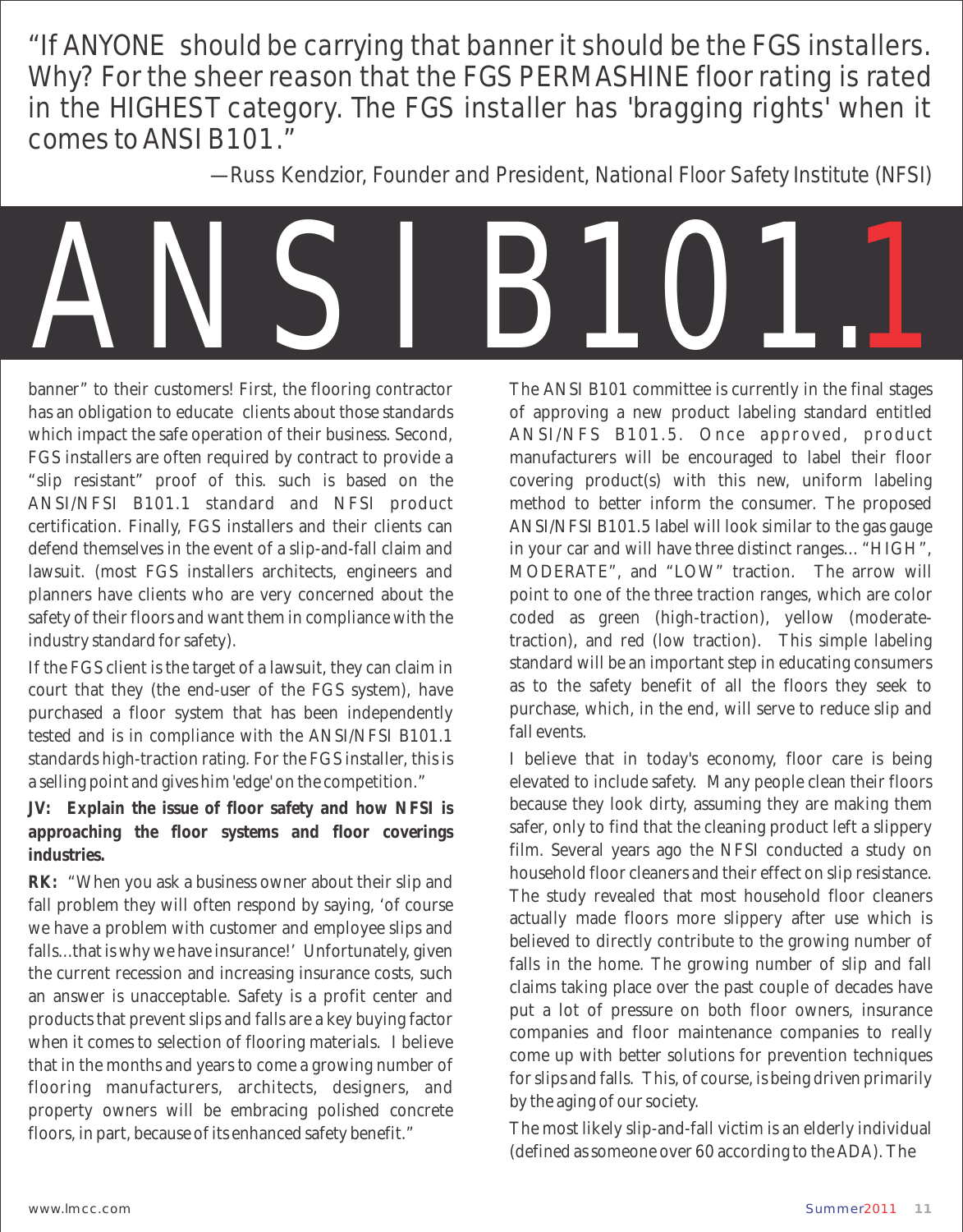baby boomer generation has now reached that age and thirty-seven-and-a-half million Americans over the age of sixty are going to double to more that seventy-sevenmillion by the end of this decade. They are the most 'likely' victims of slip-and-fall accidents happening outside of the home in the business environment. When we do the math, it is estimated that falls cost the country more than \$80 billion annually. That number could go to over \$100 billion, witch includes everything in the mix—litigation, hospital care, insurance company pay-outs, Medicare and Medicaid payments, etc."

"NFSI's standards are in the process of being developed into ANSI standards. ANSI carries the distinction of being one of the world's most respected standards developing organizations.

*JV:* **Keeping insurance premiums down makes good sense for all of us. How have insurance companies responded to this new rating system?**

**RK:** "We anticipate that the insurance industry will, in the years to come, begin to require that their policy holders have their floors tested per the new ANSI standards. Choosing a floor like FGS may help in reducing insurance premiums. On the flip side, property owners whose floors are not certified as high-traction have to deal with higher insurance premiums. Once again, it all starts with the architects and spec writers...and travels downstream to the floor owners and FGS installers.

In an effort to reduce slip-and-fall claims and their related costs, many insurance companies have recommended that their customers use NFSI certified floor products and to have their floors audited at least once a year by an NFSI Certified walkway auditor. High-traction floors have been clinically proven to reduce slip-and-fall claims by as much as 90%."

*JV:* **Russ, how does all of this effect the concrete industry and the people involved in building, design, and construction?**

**RK:** "The engineers, architects, specifiers, and FGS installers should be able to capitalize on this emerging safety trend. The insurance industry now has a clear measurement 'tool' and they have all kinds of actuarial charts for determining their rates. If you have a pit bull or trampoline or swimming pool in your back yard, your insurance rates will go up. The insurance industry



▲ The BOT-3000 Universal Walkway Tester is the most advanced, easiest, and accurate traction testing machine.

actuarials understand how to measure risks to raise or lower rates. This ANSI B-101.1standard can be used to reduce slip-and-fall claims and their related costs.

I would recommend that everyone responsible for specifying or installing floors consider taking the NFSI's certified walkway auditor training class. This four-day program will provide critical information about types of floor coverings, proper maintenance techniques and detailed information on the growing slip-and-fall problem.

The attendees will learn the step-by-step process of auditing a floor and will get a full day of hands-on training as it relates to using different slip meters. To attend a NFSI walkway auditor training class, FGS installers and other interested individuals can sign up at <u>www.nfsi.org</u>.

I believe that insurance underwriters will soon require that floors be audited per the ANSI/NFSI B101.1 standard BEFORE a floor owner's insurance premium is determined.

Testing a floor has never been easier. The BOT 3000 is the only device approved by the NFSI and is the most advanced floor testing device on the market. This robotic device is about the size of a shoebox and is easily portable. It does not require a high level of user training and is extremely accurate. After each test, the user has the option of recording the result from the devices LCD display or print it out. If the FGS installer chooses not to do the testing for themselves, they can recommend that their clients hire an NFSI Certified walkway auditor to do the test and a list of auditors is available on the NFSI's website. In the months and years to come, we'll see that trend in the insurance industry. It is why your FGS installers need to embrace this segment of the industry...they should be using it to their benefit with EVERY floor owner they make presentations to.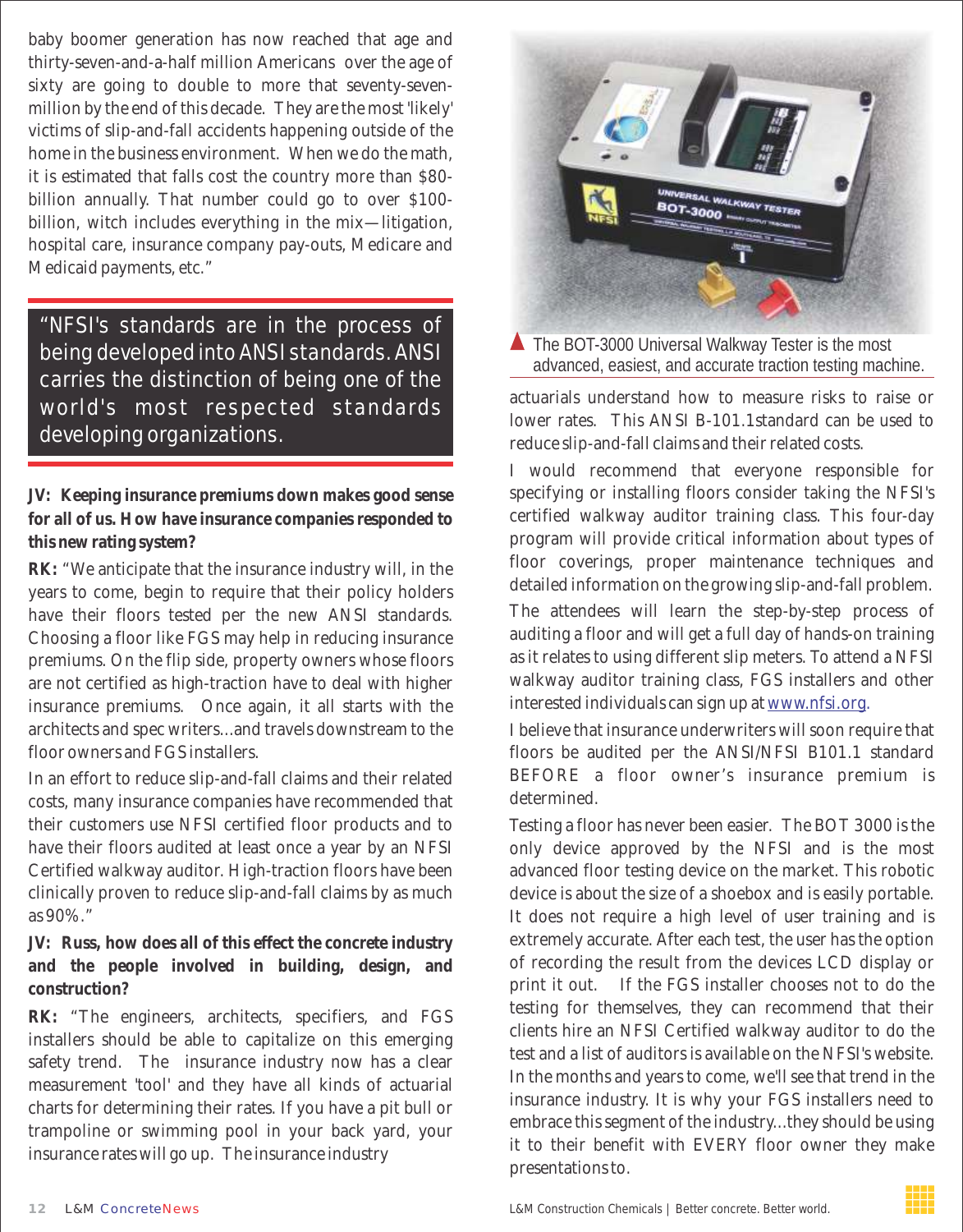"We have certified the FGS floor system as a "high-traction" product. The new ANSI standards state that the FGS floor has a high-traction number rating as a .6 or greater and is less likely to induce a slip and fall. The three categories are: 1. High-traction 2. Moderate-traction 3. Low-traction"

Walking surfaces account for 55% of Slips, Trips, and Falls

Your FGS installers, architects, specifiers and floor owners need to understand that the safety of floor systems and floor coverings has never been more important than it is today! Polished concrete is a great alternative to 'other' flooring materials that may not possess that high-traction capability. Professional concrete floor installers should communicate this concept to their prospective clients as they promote FGS/PermaShine floors. It holds true, not only in the architectural or design genre, but all the other segments like retail, restaurants, offices, manufacturing, industrial, schools, etc.

Safety will be a key buying factor when it comes to the selection of flooring materials. Those FGS installers who understand and embrace this concept will ultimately see their business grow, while those who don't will miss a ₩ tremendous opportunity ."

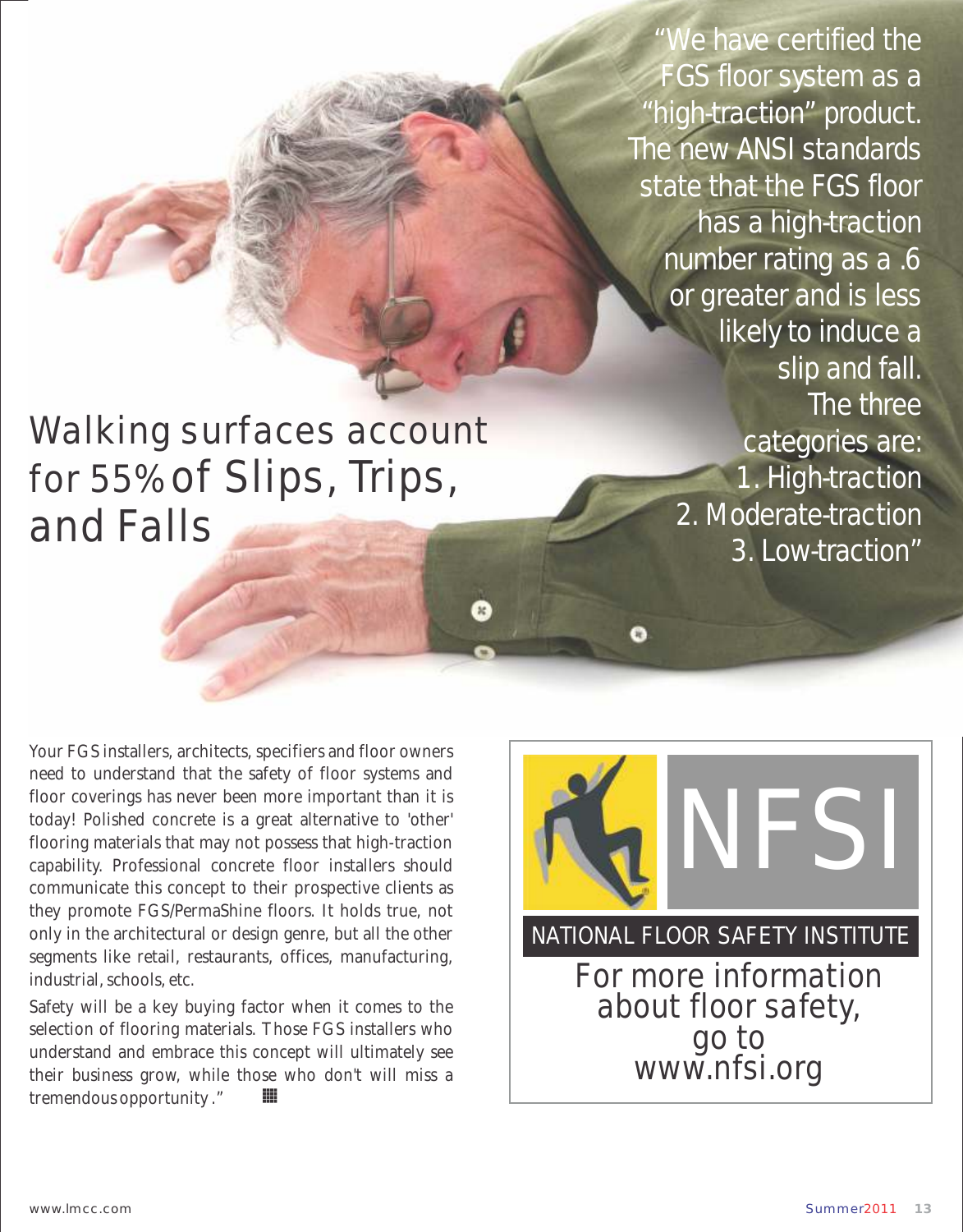

ASCC 2011-12 Member Contractors Benefit From Clay Fischer's Leadership and Construction Wisdom

By: **Jim Vlcek,** Editor-in chief

In a ceremony at the last World Of Concrete show, Clay Fischer, CEO of Woodland Construction Company, was voted the new president of the ASCC. Fischer comes aboard the organization with a wealth of experience in the industry. In an interview with this editor, Fischer talked about the ASCC and how he thinks his role as current president can aid other concrete contractors.

*Jim Vlcek (JV): Clay, following your appointment as President of The ASCC, what is the main thing you'd like to focus on during your term?* 

Clay Fischer (CF): "Periodically, the ASCC does a strategic plan for moving the society forward. We have been very successful at accomplishing that goal with an eleven member task force which includes Bev Garnant, our Executive Director. This task force is comprised of a diverse cross-section of contractors from the concrete industry with a wealth of experience and knowledge in various fields including decorative, repair, and equipment manufacturing. Our strategic plan is to further expand on ASCC's educational and training programs, our technical effectiveness as an organization, and the promotional effectiveness of the ASCC brand.

The ASCC membership contains some of the best concrete contractors in the world and we are a force to be reckoned with. Our goal is to work with code and specification writers to help clean up problems that plague our contractors and improve our overall industry."

#### *JV: How many members do your now have in the ASCC?*

CF: "Our membership is now up to around 480 active members. It comes from all over the US as well as other countries such as Canada and New Zealand."

*JV: Last year when I interviewed your predecessor, Paul Albanelli, I heard a lot about ASCC's e-mail forum. Tell me how this program is evolving and where you think it will go during your term as president.*

CF: "This program is doing extremely well and has become one of our best member benefits. It has grown steadily each year. Almost every day, I receive two or three forum questions in my e-mail, ranging from business practices, concrete and finishing, material, equipment...you name it. There are about 200 members in the forum from a broad cross-section of the industry, which



#### Clay Fischer: **New ASCC President**

means there is a lot of extremely useful knowledge out there that can be shared with all the members. Almost any question that comes up on the forum is answered by at least one person and

often multiple people who have had the same issue at one time or another. It's a great resource knowing that someone has run across a similar concrete problem or application before and can help.

*JV: Can you elaborate on how the ASCC 'Management Information Exchange' (MIX) group program works for the members?*

CF: "Essentially it is a group of non-competing, geographically diverse contractors that have formed a peer group. They hold rotating meetings at their places of business to share some of their business practices, technical capabilities, personnel issues…anything to help each other do a better job with their business. The group can discuss some pretty delicate issues so there has to be a lot of trust and respect for one another. There are about 13-14 active groups, each with 5 to 8 people. Again, there has to be the right chemistry for the group to work.

*JV: How has the ASCC personally helped you and your company over the years?*

CF: "I can truthfully say that without those whom I have met and what I learned by being an ASCC member, Woodland Construction would not be where it is today and I would have missed out on making some great and longlasting friendships."

*JV: What do you feel you can do to personally help other members?*

CF: "We have instituted so many programs and benefits for our members that I think many members may not be aware of all ASCC has to offer. The biggest thing I can do is help them know what is available to them through their membership."

*JV: What are your major responsibilities as the new president and what is your personally favorite reason for being an ASCC member and president?*

CF: "ASCC has a terrific staff which helps make the president's job a lot easier than it used to be.

My main responsibilities are making sure our strategic plan keeps moving forward, membership on the Executive and Administrative Committees, chairing our board meetings and writing the dreaded monthly 'Presidents Message' column for our newsletter. As far as my favorite reason for being an ASCC member, it's all about the people." ₩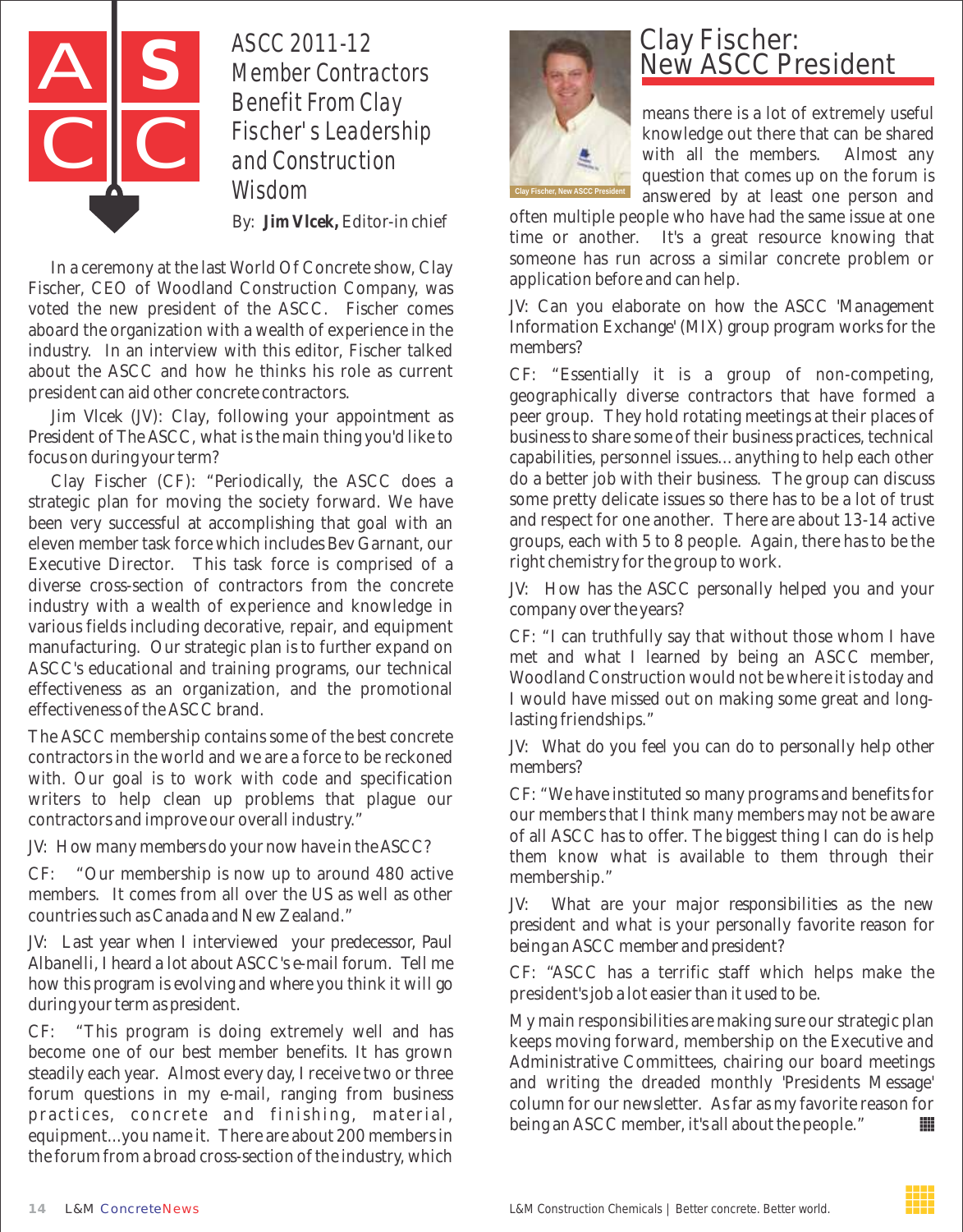## PROFILE:

## Woodland Construction Company Clay Fischer

Clay Fischer is the founder, Chairman, and CEO of Woodland Construction Company, one of the leading concrete and tilt-up contractors in the country.

Woodland Construction Company, based in Jupiter, Florida, was incorporated in 1987, and presently has about 150 employees. Since its inception Woodland has constructed over 60 million square feet of concrete buildings and over 450,000 tilt-up panels. Building types include educational facilities, warehousing, distribution, industrial plants, parking structures, multi story office buildings, retail, auto dealerships, religious facilities and housing. Woodland has received numerous awards for both their construction projects as well as their business practices.



## From the ASCC Executive **Director** Bev Garnant:

The ASCC now has three Councils that provide special, focused opportunities for members in particular interest groups. While falling under the direction of the broader ASCC board, they each have their own board of directors, with programs

and subcommittees as they deem appropriate. The first was the Decorative Concrete Council, formed for those working in the area of decorative concrete. This Council has sponsored specialized seminars and demonstrations at a number of events, showing amazing examples of cutting edge decorative concrete work.

**For more about joining the ASCC, go to www.ascc.org**

## ProjectProfile **Boise Art Museum**

Boise, Idaho

**By** JimVlcek, Editor

When Ron Walker, Chief Preparator and Project Manager for the new sculpture gallery project set out to design and plan the floor system, they wanted a one-of-akind look for this notable facility. The floor had to look rich, but not too distracting as to take away from the exhibits focus. It had to be durable, but not high maintenance. It had to be safe to walk on, even when wet. Most of all, it had to make a subtle, yet elegant statement for each repeated exhibit no matter what artistic media was involved. Ron met with FGS installer, Bob Haggerty from the Boise area to find out if it was all possible.

Ron commented, "We sort of knew what we wanted, but I had to see for myself what kind of magic Bob had done in the past. I had heard about his work, but wanted to see some of the more 'artistic' FGS jobs he had completed. The main part of the building we occupy was actually built in 1937 by WPA workers for the city of Boise. It has had three additional concrete expansion pours over the years (the last one in 2001). That last pour had a black integral color added to the mix design. This last pour produced the sculpture court. Bob did wonders to enhance this 10-year-old concrete floor using a #1500 final grit. It brought out some of the original aggregate, but left the rich black color in the broad areas. Everyone really likes our new FGS floor. We have heard many positive comments from staff and visitors alike since the installation."



## **Projectstatistics**

| Bldg. Name                      | Boise Art Museum                                           |
|---------------------------------|------------------------------------------------------------|
| Location                        | Boise, Idaho                                               |
| <b>Building Constructed</b>     | Original building built in 1937. Sculpture exhibit in 2001 |
| Owner                           | City of Boise, ID                                          |
| Floor responsibly               | Ron Walker. Project Manager, Chief Preparator              |
| Areas FGS                       | <b>Sculpture Court Gallery</b>                             |
| <b>FGS Certified Applicator</b> | Bob Haggerty, President Haggerty Flooring, Boise, ID       |
| L&M Regional Manager            | Emilio Bengoa                                              |
| Approx. Sq. Footage             | 2,800 sq. ft. w/integral black stain                       |
|                                 |                                                            |



**LAM's FGS/PermaShine system is a licensed, patented,** dry concrete floor polishing and rejuvenation system available exclusively through L&M Construction Chemicals, Inc. and its approved applicators.

For more information contact L&M Construction Chemicals 800-362-3331 | www.lmcc.com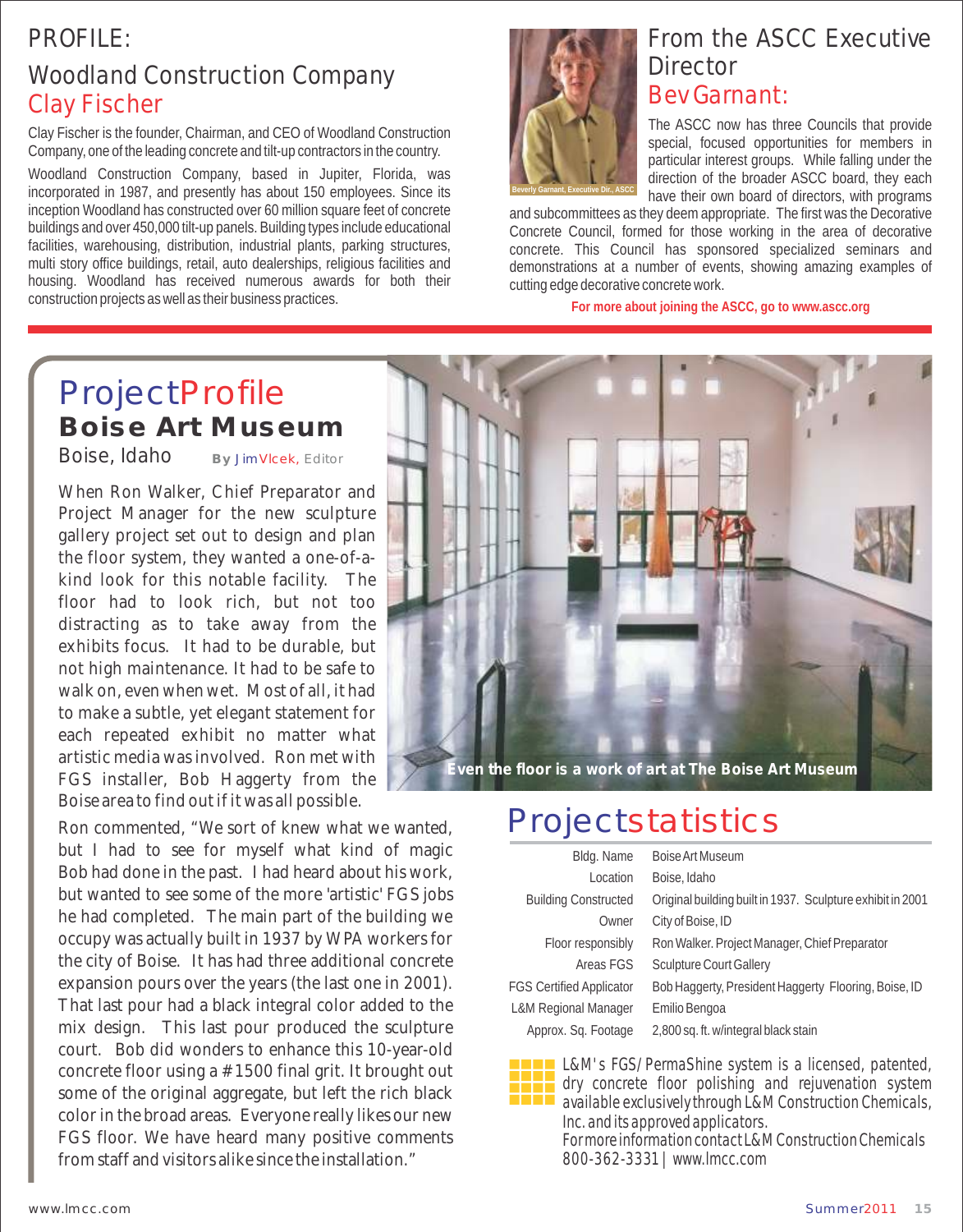

Presorted Standard **U.S. Postage Paid** Omaha, NE Permit No. 1958

## **CHANGE SERVICE REQUESTED**

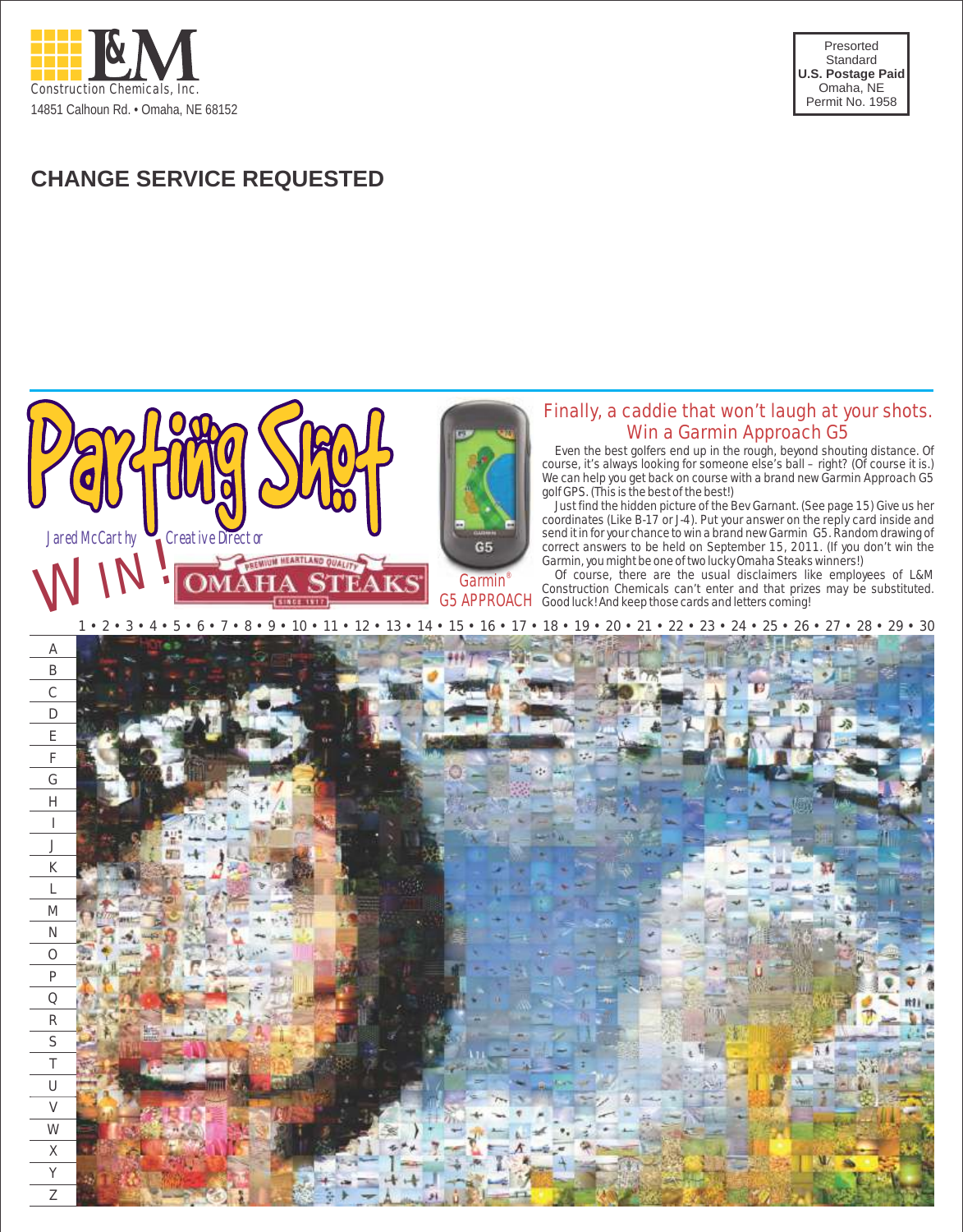| $\mathsf{I}$<br>REMOVE AND RETURN CARD | Enter to win!<br><b>ETTICI W WITH STRAKES</b><br>Find the hidden picture for your chance to win! Enter the coordinates of the hidden picture of Bev Garnant (as seen on page 15) from the back cover. Put<br>your answer in the box below. Complete this entry to qualify to win a Garmin G5 Approach or Omaha Steaks. The first 100 entries will be entered<br>into a September 15, 2011 drawing. One winner will receive the Garmin G5. Two more winners will receive \$50 Omaha Steaks gift<br>certificates. Three lucky winners will be selected from a random drawing. Enter your answer in the box, then Fill out the card and fax it to 402-453-0244<br>or mail to L&M Construction Chemicals, Inc. Winners will be announced in the next issue. Entries must be received by September 14, 2011 qualify.<br>Concrete News is a free publication from L&M Construction Chemicals, Inc. Please fill-out the following information to validate and continue your complimentary subscription to Concrete<br>News. You may receive future information from L&M Construction Chemicals, Inc., but your name will NOT be released to any third party. Thanks for filling out this brief questionnaire. | Win A Garmin<br>$G5$ Approach<br>Golf GPS!                                                                                             |
|----------------------------------------|--------------------------------------------------------------------------------------------------------------------------------------------------------------------------------------------------------------------------------------------------------------------------------------------------------------------------------------------------------------------------------------------------------------------------------------------------------------------------------------------------------------------------------------------------------------------------------------------------------------------------------------------------------------------------------------------------------------------------------------------------------------------------------------------------------------------------------------------------------------------------------------------------------------------------------------------------------------------------------------------------------------------------------------------------------------------------------------------------------------------------------------------------------------------------------------------------------|----------------------------------------------------------------------------------------------------------------------------------------|
|                                        |                                                                                                                                                                                                                                                                                                                                                                                                                                                                                                                                                                                                                                                                                                                                                                                                                                                                                                                                                                                                                                                                                                                                                                                                        | Where is Bev Garnant? (See Page 15)                                                                                                    |
|                                        |                                                                                                                                                                                                                                                                                                                                                                                                                                                                                                                                                                                                                                                                                                                                                                                                                                                                                                                                                                                                                                                                                                                                                                                                        | Enter the coordinates (such as A-1, D-17) here:                                                                                        |
|                                        |                                                                                                                                                                                                                                                                                                                                                                                                                                                                                                                                                                                                                                                                                                                                                                                                                                                                                                                                                                                                                                                                                                                                                                                                        |                                                                                                                                        |
|                                        |                                                                                                                                                                                                                                                                                                                                                                                                                                                                                                                                                                                                                                                                                                                                                                                                                                                                                                                                                                                                                                                                                                                                                                                                        |                                                                                                                                        |
|                                        | [ ] Need a new, updated L&M Catalog? Check here. We'll send you one.                                                                                                                                                                                                                                                                                                                                                                                                                                                                                                                                                                                                                                                                                                                                                                                                                                                                                                                                                                                                                                                                                                                                   | [ ] Check here for your<br>FREE copy:<br>The Complete Guide to<br>LEED v3.0 Certification<br>with Polished Concrete<br>24 information- |
|                                        | [ ] Check here to receive e-mail updates, special offers and information.<br>(We do not sell or distribute e-mail addresses to 3rd parties)                                                                                                                                                                                                                                                                                                                                                                                                                                                                                                                                                                                                                                                                                                                                                                                                                                                                                                                                                                                                                                                            | packed pages<br>available to<br>subscribers of<br><b>Concrete News</b>                                                                 |
|                                        | [ ]Send me more information about proper cleaning of FGS polished concrete floors.                                                                                                                                                                                                                                                                                                                                                                                                                                                                                                                                                                                                                                                                                                                                                                                                                                                                                                                                                                                                                                                                                                                     |                                                                                                                                        |
|                                        | Any comments about L&M Concrete News?_                                                                                                                                                                                                                                                                                                                                                                                                                                                                                                                                                                                                                                                                                                                                                                                                                                                                                                                                                                                                                                                                                                                                                                 |                                                                                                                                        |
|                                        | US TOLL FREE 800-362-3331 · WORLDWIDE 402-453-6600 · FAX 402-453-0244 · FAX ON DEMAND 800-839-9887 · www.lmcc.com<br>Contest void where prohibited. Employees and representatives of L&M Construction Chemicals, Inc. are not eligible to win. L&M Concrete News September 2008<br>©2011 L&M Construction Chemicals, Inc. All rights reserved. LM-11-0087                                                                                                                                                                                                                                                                                                                                                                                                                                                                                                                                                                                                                                                                                                                                                                                                                                              |                                                                                                                                        |

 $\overset{\bigoplus}{=}\overset{+}{-}$ 

 $\frac{-}{\Phi}$  :

 $\frac{1}{\alpha}$